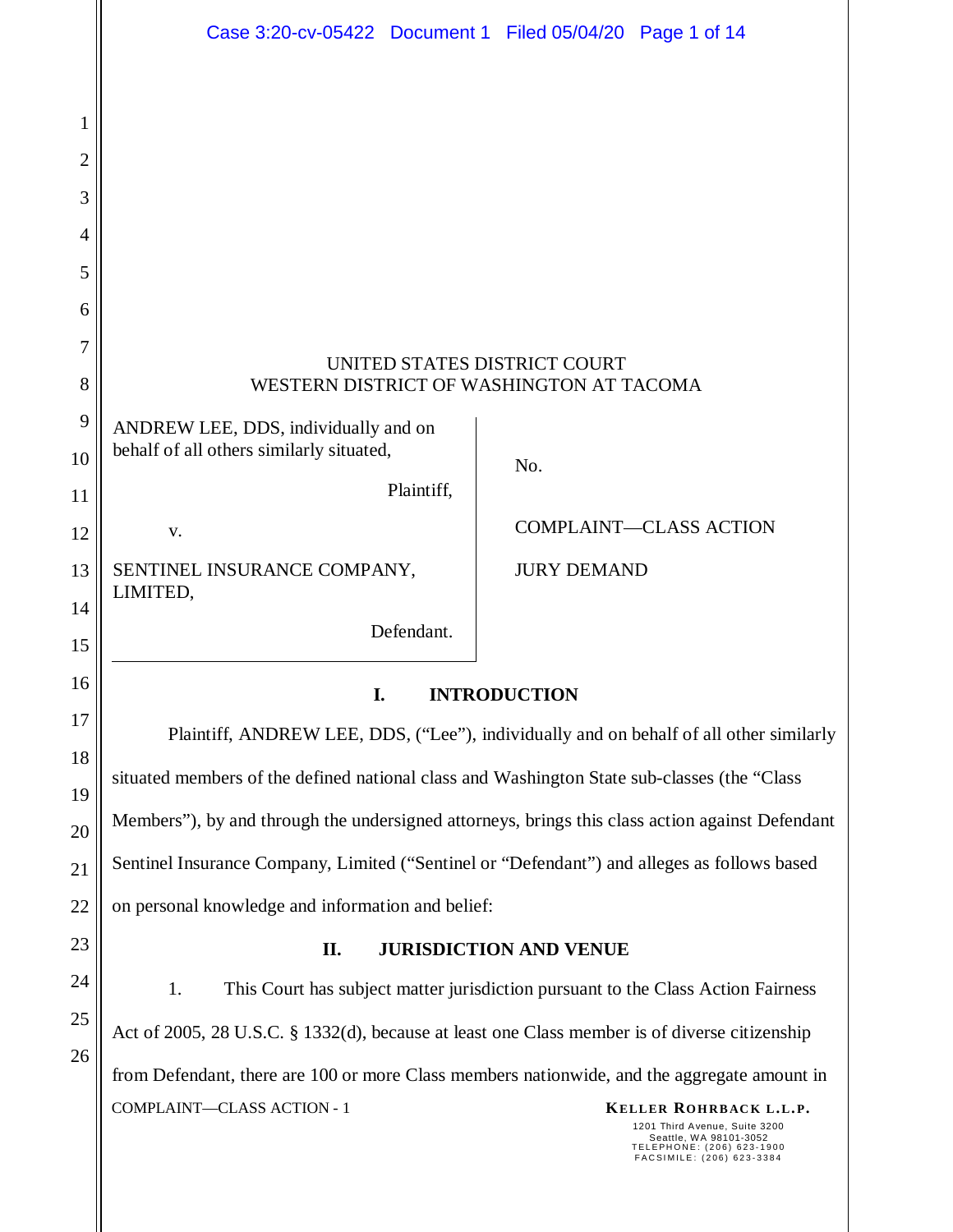controversy exceeds \$5,000,000. The Court has supplemental jurisdiction over Plaintiff's state law claims under 28 U.S.C. § 1367.

2. Venue is proper in this District pursuant to 28 U.S.C. § 1391(b)(3) because the Court has personal jurisdiction over Defendant, a substantial portion the alleged wrongdoing occurred in this District and the state of Washington, and Defendant has sufficient contacts with this District and the state of Washington.

3. Venue is proper in the Western District of Washington pursuant to 28 U.S.C. § 1391(b)(2) because a substantial part of the events or omissions giving rise to the claims at issue in this Complaint arose in this District. Plaintiff's business is located in Tacoma, Pierce County. This action is therefore appropriately filed in the Tacoma Division because a substantial portion of the events giving rise to this lawsuit arose in Pierce County.

## **III. PARTIES**

4. Plaintiff, Andrew Lee, DDS, owns and operates a dental business located at 320 138th St., Tacoma, Washington 98444.

5. Defendant Sentinel Insurance Company, Limited is an insurance carrier incorporated and domiciled in Connecticut, with its principal place of business in Hartford Connecticut.

## **IV. NATURE OF THE CASE**

6. Due to COVID-19 and a state-ordered mandated closure, Plaintiff cannot provide dental services. Plaintiff intended to rely on its business insurance to keep its business as a going concern. This lawsuit is filed to ensure that Plaintiff and other similarly-situated policyholders receive the insurance benefits to which they are entitled and for which they paid.

**COMPLAINT—CLASS ACTION - 2 KELLER ROHRBACK L.L.P.**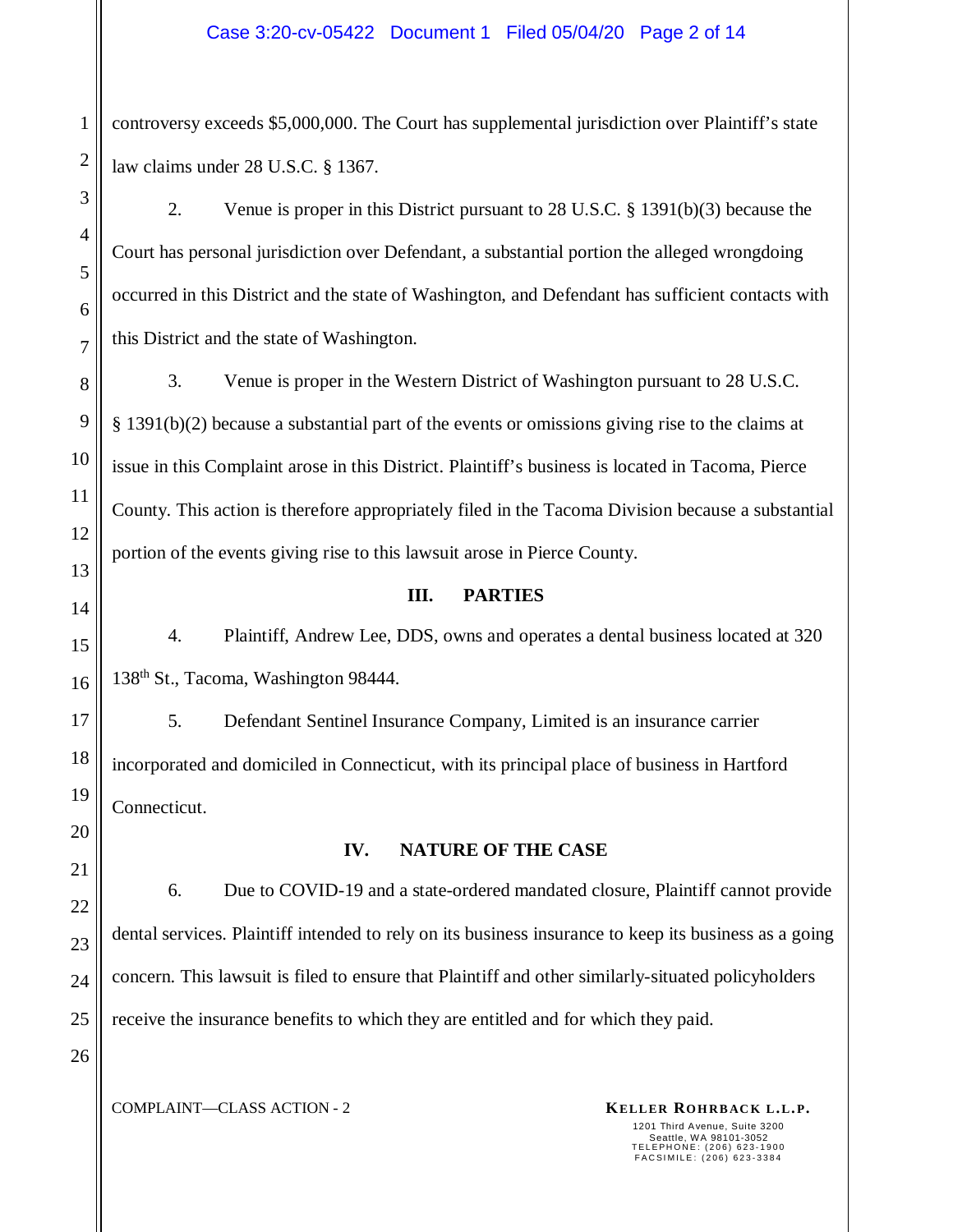## Case 3:20-cv-05422 Document 1 Filed 05/04/20 Page 3 of 14

7. Defendant Sentinel issued one or more insurance policies to Plaintiff, including Spectrum Business Owners Policy and related endorsements, insuring Plaintiff's property and business and other coverages, with effective dates of January 2, 2020 to January 2, 2021.

8. Plaintiff's business property includes property owned and/or leased by Plaintiff and used for general business purposes for the specific purpose of dental and other business activities.

9. Defendant Sentinel's insurance policy issued to Plaintiff promises to pay Plaintiff for "direct physical loss of or physical damage to" covered property.

10. Defendant Sentinel's insurance policy issued to Plaintiff includes Business Income Coverage, Extra Expense Coverage, Extended Business Income Coverage and Civil Authority Coverage.

11. Plaintiff paid all premiums for the coverage when due.

12. On or about January 2020, the United States of America saw its first cases of persons infected by COVID-19, which has been designated a worldwide pandemic.

13. In light of this pandemic, Washington Governor Jay Inslee issued certain proclamations and orders affecting many persons and businesses in Washington, whether infected with COVID-19 or not, requiring certain public health precautions. Among other things, Governor Inslee's "Stay Home, Stay Healthy" order required the closure of all non-essential businesses, including Plaintiff's business.

14. By order of Governor Inslee, dentists including Plaintiff were prohibited from practicing dental services but for urgent and emergency procedures.

1

2

3

4

5

6

7

8

9

10

11

12

13

14

15

16

17

18

19

20

21

22

**KELLER ROHRBACK L.L.P. KELLER ROHRBACK L.L.P.**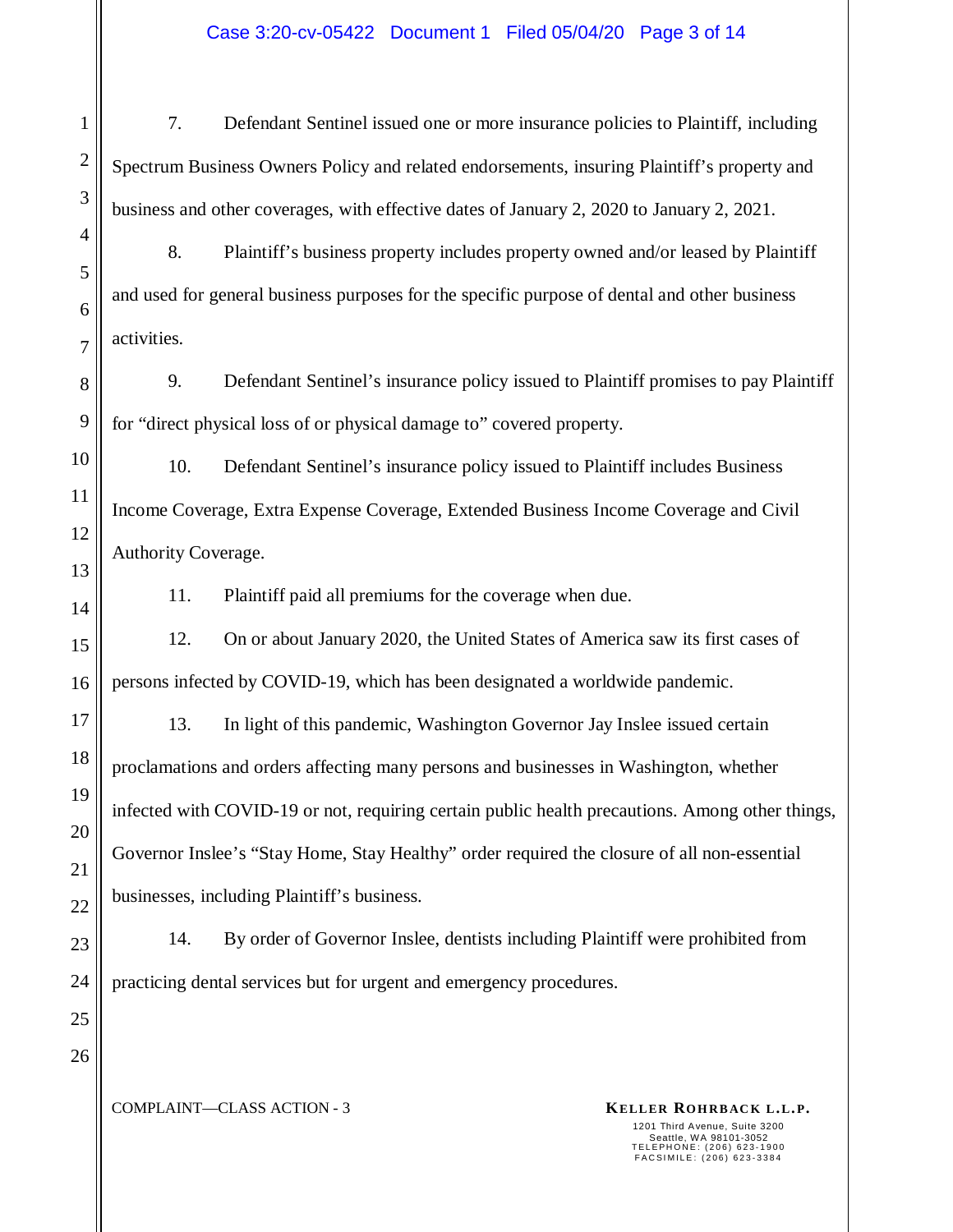|                | Case 3:20-cv-05422 Document 1 Filed 05/04/20 Page 4 of 14                                                                                                                 |
|----------------|---------------------------------------------------------------------------------------------------------------------------------------------------------------------------|
| $\mathbf{1}$   | 15.<br>Governor Inslee's "PROCLAMATION BY THE GOVERNOR AMENDING                                                                                                           |
| $\mathbf{2}$   | PROCLAMATION 20-05: 20-24 Restrictions on Non Urgent Medical Procedures," dated March                                                                                     |
| 3              | 19, 2020, also provides, in part:                                                                                                                                         |
| $\overline{4}$ | WHEREAS, the health care person protective equipment supply chain in                                                                                                      |
| 5              | Washington State has been severely disrupted by the significant increased use of<br>such equipment worldwide, such that there are now critical shortages of this          |
| 6<br>7         | equipment for health care workers. To curtail the spread of the COVID-19<br>pandemic in Washington State and to protect our health care workers as they                   |
| 8              | provide health care services, it is necessary to immediately prohibit all hospitals,<br>ambulatory surgery centers, and dental orthodontic, and endodontic offices in     |
| 9              | Washington State from providing health care services, procedures and surgeries<br>that require personal protective equipment, which if delayed, are not anticipated       |
| 10             | to cause harm to the patient within the next three months.                                                                                                                |
| 11             | 16.<br>No COVID-19 virus has been detected on Plaintiff's business premises.                                                                                              |
| 12             | 17.<br>Plaintiff's property has sustained direct physical loss and/or damage related to                                                                                   |
| 13             | COVID-19 and/or the proclamations and orders.                                                                                                                             |
| 14             | 18.<br>Plaintiff's property will continue to sustain direct physical loss or damage covered                                                                               |
| 15             | by the Sentinel policy or policies, including but not limited to business interruption, extra                                                                             |
| 16<br>17       | expense, interruption by civil authority, and other expenses.                                                                                                             |
| 18             | Plaintiff's property cannot be used for its intended purposes.<br>19.                                                                                                     |
| 19             | As a result of the above, Plaintiff has experienced and will experience loss<br>20.                                                                                       |
| 20             | covered by the Sentinel policy or policies.                                                                                                                               |
| 21             | 21.<br>Upon information and belief, Sentinel has denied or will deny all similar claims                                                                                   |
| 22             | for coverage.                                                                                                                                                             |
| 23             | V.<br><b>CLASS ACTION ALLEGATIONS</b>                                                                                                                                     |
| 24             | 22.<br>This matter is brought by Plaintiff on behalf of itself and those similarly situated,                                                                              |
| 25             | under Federal Rules of Civil Procedure $23(b)(1)$ , $23(b)(2)$ , and $23(b)(3)$ .                                                                                         |
| 26             |                                                                                                                                                                           |
|                | COMPLAINT-CLASS ACTION - 4<br>KELLER ROHRBACK L.L.P.<br>1201 Third Avenue, Suite 3200<br>Seattle, WA 98101-3052<br>TELEPHONE: (206) 623-1900<br>FACSIMILE: (206) 623-3384 |

 $\mathbf{I}$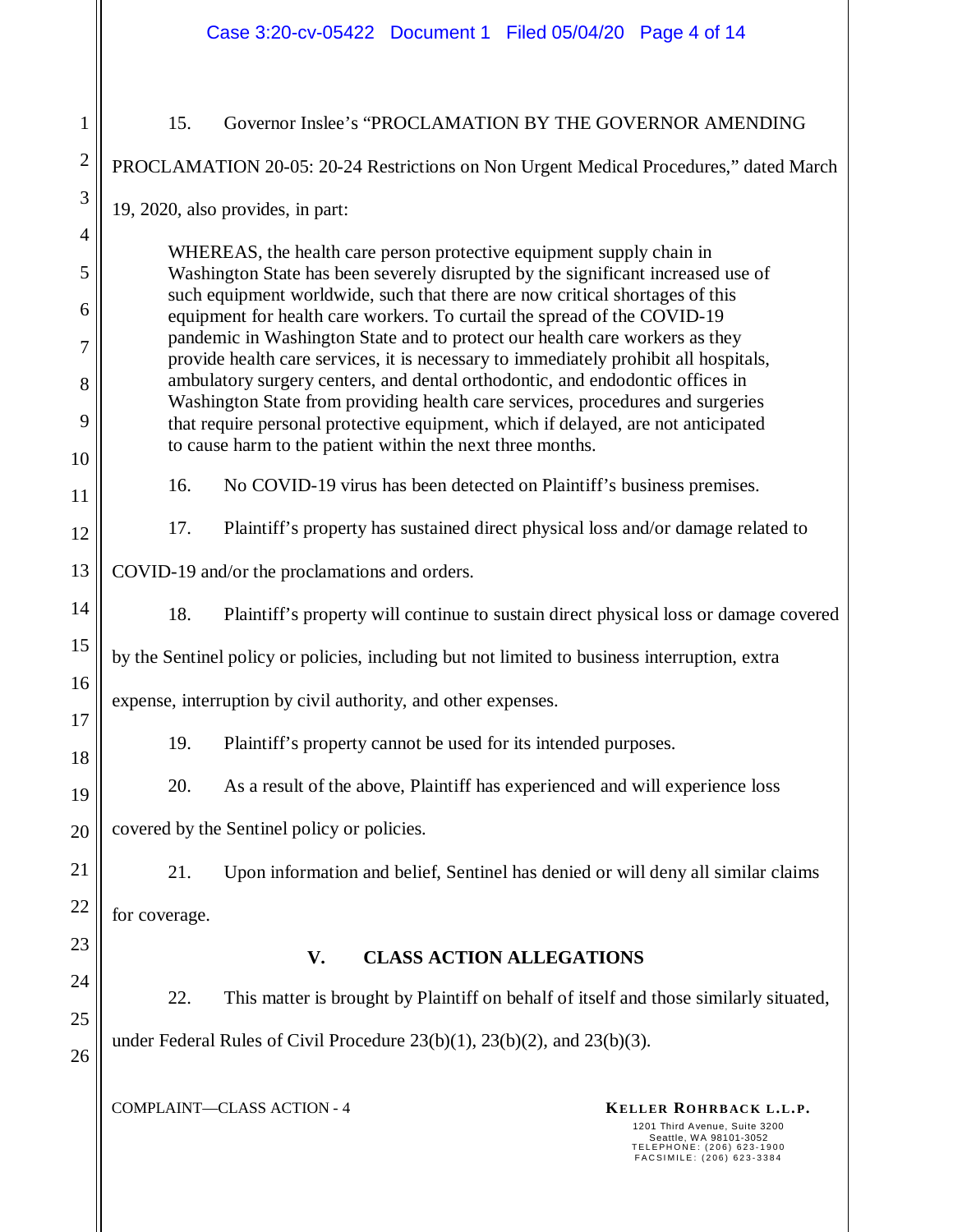23. The Classes that Plaintiff seeks to represent are defined as:

A. *Business Income Breach of Contract Class:* All persons and entities in the United States insured under a Sentinel policy with Business Income Coverage who suffered a suspension of their business at the covered premises related to COVID-19 and/or orders issued by Governor Inslee, other Governors, and/or other civil authorities and whose Business Income claim has been denied by Sentinel.

B. *Business Income Coverage Breach of Contract Washington Subclass:* All persons and entities in the State of Washington insured under a Sentinel policy with Business Income Coverage who suffered a suspension of their business at the covered premises related to COVID-19 and/or orders issued by Governor Inslee, and/or other civil authorities and whose Business Income claim has been denied by Sentinel.

C. *Business Income Declaratory Relief Class:* All persons and entities in the United States insured under a Sentinel policy with Business Income Coverage who suffered a suspension of their business at the covered premises related to COVID-19 and/or orders issued by Governor Inslee, other Governors, and/or other civil authorities.

D. *Business Income Coverage Declaratory Relief Washington Subclass:* All persons and entities in the State of Washington insured under a Sentinel policy with Business Income Coverage who suffered a suspension of their business at the covered premises related to COVID-19 and/or orders issued by Governor Inslee, and/or other civil authorities.

**KELLER ROHRBACK L.L.P. KELLER ROHRBACK L.L.P.** E. *Extended Business Income Breach of Contract Class:* All persons and entities in the United States insured under a Sentinel policy with Extended Business Income Coverage who suffered a suspension of their business at the covered premises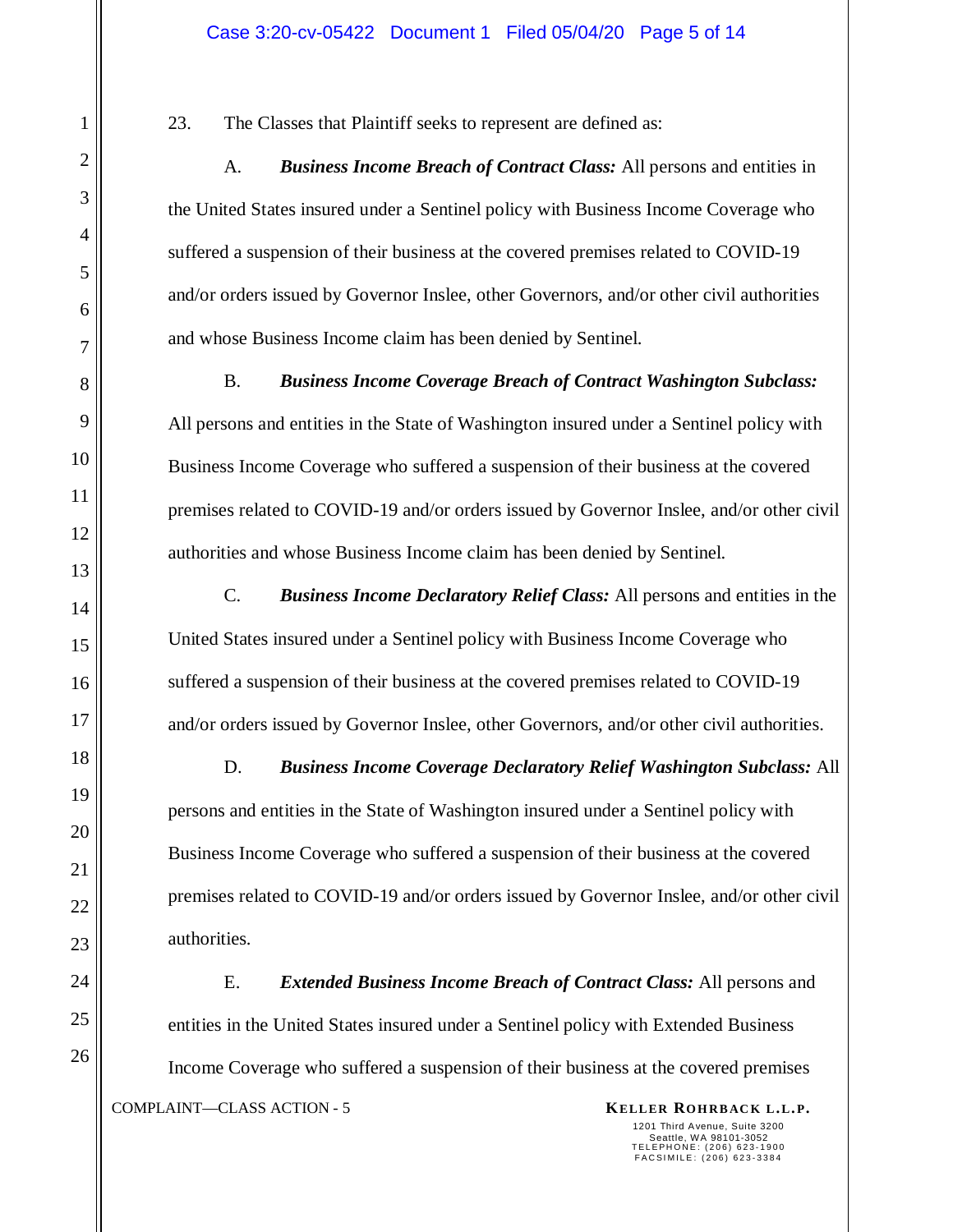related to COVID-19 and/or orders issued by Governor Inslee, other Governors, and/or other civil authorities and whose Extended Business Income claim has been denied by Sentinel.

F. *Extended Business Income Breach of Contract Washington Subclass:* All persons and entities in the State of Washington insured under a Sentinel policy with Extended Business Income coverage who suffered a suspension of their business at the covered premises related to COVID-19 and/or orders issued by Governor Inslee, and/or other civil authorities and whose Extended Business Income claim has been denied by Sentinel.

G. *Extended Business Income Declaratory Relief Class:* All persons and entities in the United States insured under a Sentinel policy with Extended Business Income Coverage who suffered a suspension of their business at the covered premises related to COVID-19 and/or orders issued by Governor Inslee, other Governors, and/or other civil authorities.

H. *Extended Business Income Declaratory Relief Washington Subclass:* All persons and entities in the State of Washington insured under a Sentinel policy with Extended Business Income coverage who suffered a suspension of their business at the covered premises related to COVID-19 and/or orders issued by Governor Inslee, and/or other civil authorities.

**COMPLAINT—CLASS ACTION - 6 KELLER ROHRBACK L.L.P.** I. *Extra Expense Breach of Contract Class***:** All persons and entities in the United States insured under a Sentinel policy with Extra Expense Coverage who sought to minimize losses from the suspension of their business at the covered premises in connection with COVID-19 and/or orders issued by Governor Inslee, other Governors,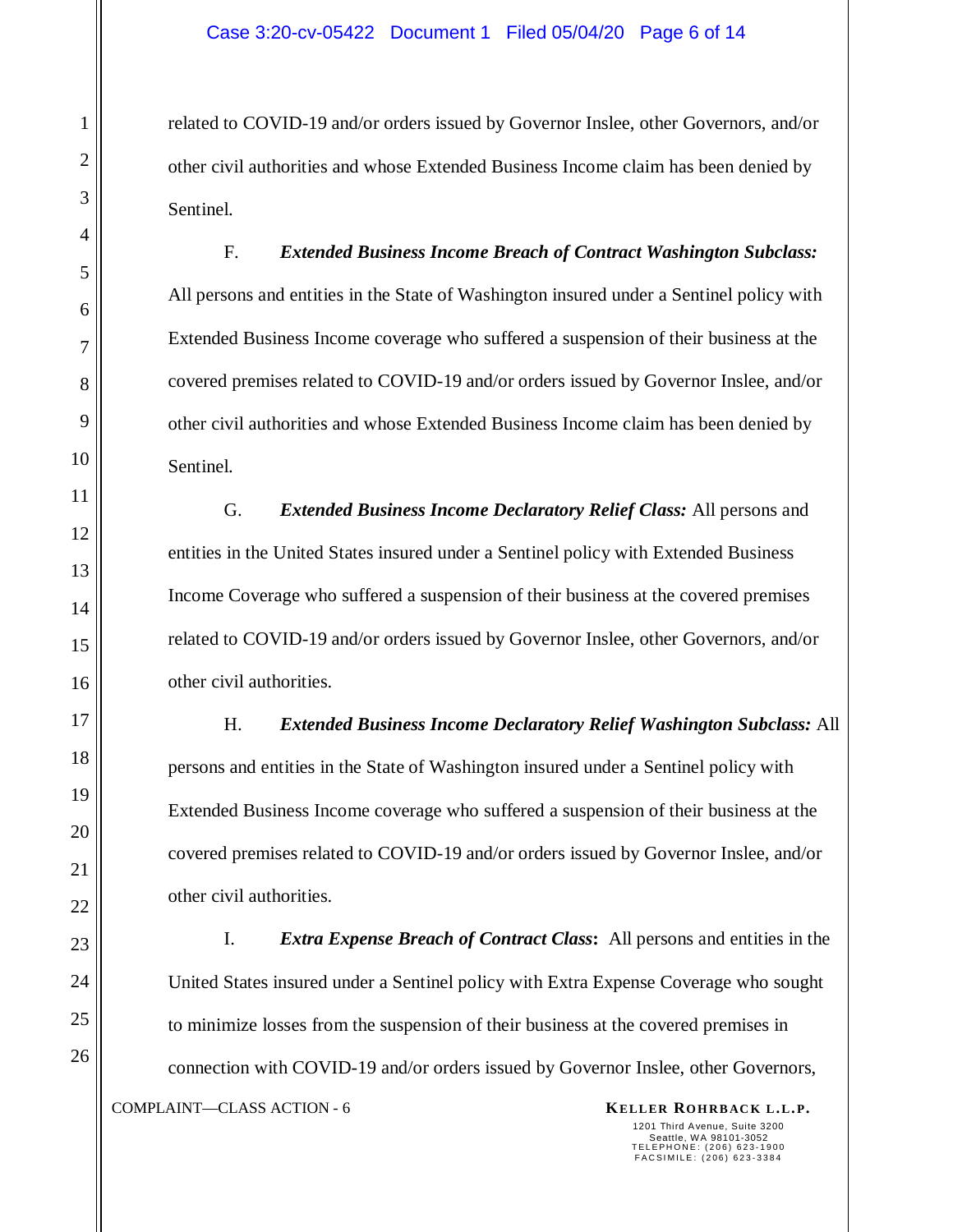and/or other civil authorities and whose Extra Expense claim has been denied by Sentinel.

J. *Extra Expense Breach of Contract Washington Subclass***:** All persons and entities in the State of Washington insured under a Sentinel policy with Extra Expense coverage who sought to minimize losses from the suspension of their business at the covered premises in connection with COVID-19 and/or orders issued by Governor Inslee, and/or other civil authorities and whose Extra Expense claim has been denied by Sentinel.

K. *Extra Expense Declaratory Relief Class:* All persons and entities in the United States insured under a Sentinel policy with Extra Expense Coverage who sought to minimize losses from the suspension of their business at the covered premises in connection with COVID-19 and/or orders issued by Governor Inslee, other Governors, and/or other civil authorities.

L. *Extra Expense Declaratory Relief Washington Subclass:* All persons and entities in the State of Washington insured under a Sentinel policy with Extra Expense coverage who sought to minimize losses from the suspension of their business at the covered premises in connection with COVID-19 and/or orders issued by Governor Inslee, and/or other civil authorities.

**KELLER ROHRBACK L.L.P. KELLER ROHRBACK L.L.P.** M. *Civil Authority Breach of Contract Class:* All persons and entities in the United States insured under a Sentinel policy with Civil Authority Coverage who suffered a suspension of their business and/or extra expense at the covered premises related to COVID-19 and/or orders issued by Governor Inslee, other Governors, and/or other civil authorities and whose Civil Authority claim has been denied by Sentinel.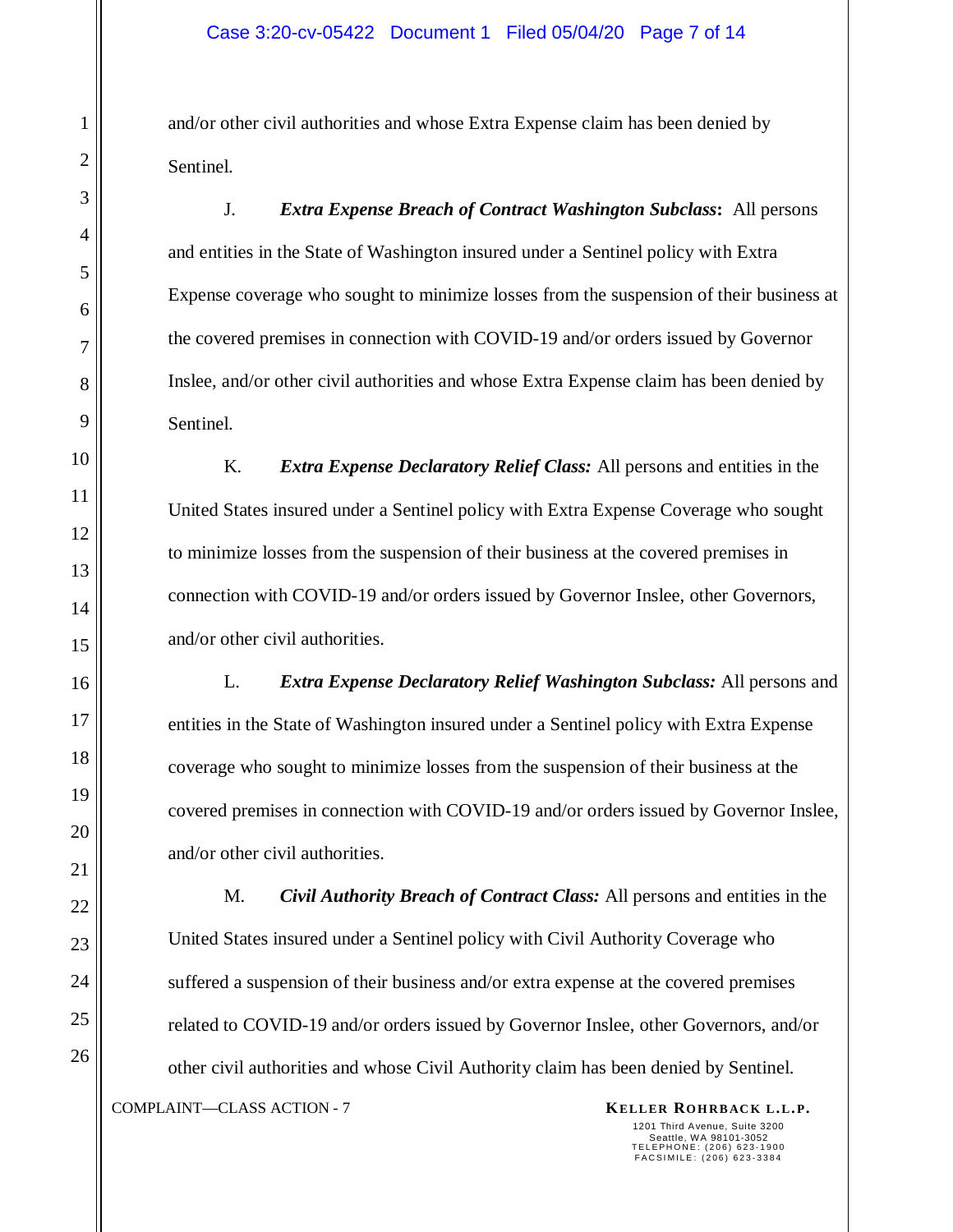N. *Civil Authority Breach of Contract Washington Subclass:* All persons and entities in the State of Washington insured under a Sentinel policy with Civil Authority coverage who suffered a suspension of their business and/or extra expense at the covered premises related to COVID-19 and/or orders issued by Governor Inslee, and/or other civil authorities and whose Civil Authority claim has been denied by Sentinel.

O. *Civil Authority Declaratory Relief Class:* All persons and entities in the United States insured under a Sentinel policy with Civil Authority Coverage who suffered a suspension of their business at the covered premises related to COVID-19 and/or orders issued by Governor Inslee, other Governors, and/or other civil authorities.

P. *Civil Authority Declaratory Relief Washington Subclass:* All persons and entities in the State of Washington insured under a Sentinel policy with Civil Authority coverage who suffered a suspension of their business at the covered premises related to COVID-19 and/or orders issued by Governor Inslee, and/or other civil authorities.

24. Excluded from the Classes are Defendant's officers, directors, and employees; the judicial officers and associated court staff assigned to this case; and the immediate family members of such officers and staff. Plaintiff reserves the right to amend the Class definitions based on information obtained in discovery.

25. This action may properly be maintained on behalf of each proposed Class under the criteria of Rule 23 of the Federal Rules of Civil Procedure.

26. **Numerosity**: The members of the Class are so numerous that joinder of all members would be impractical. Plaintiff is informed and believes that the proposed Class

**COMPLAINT—CLASS ACTION - 8 KELLER ROHRBACK L.L.P.**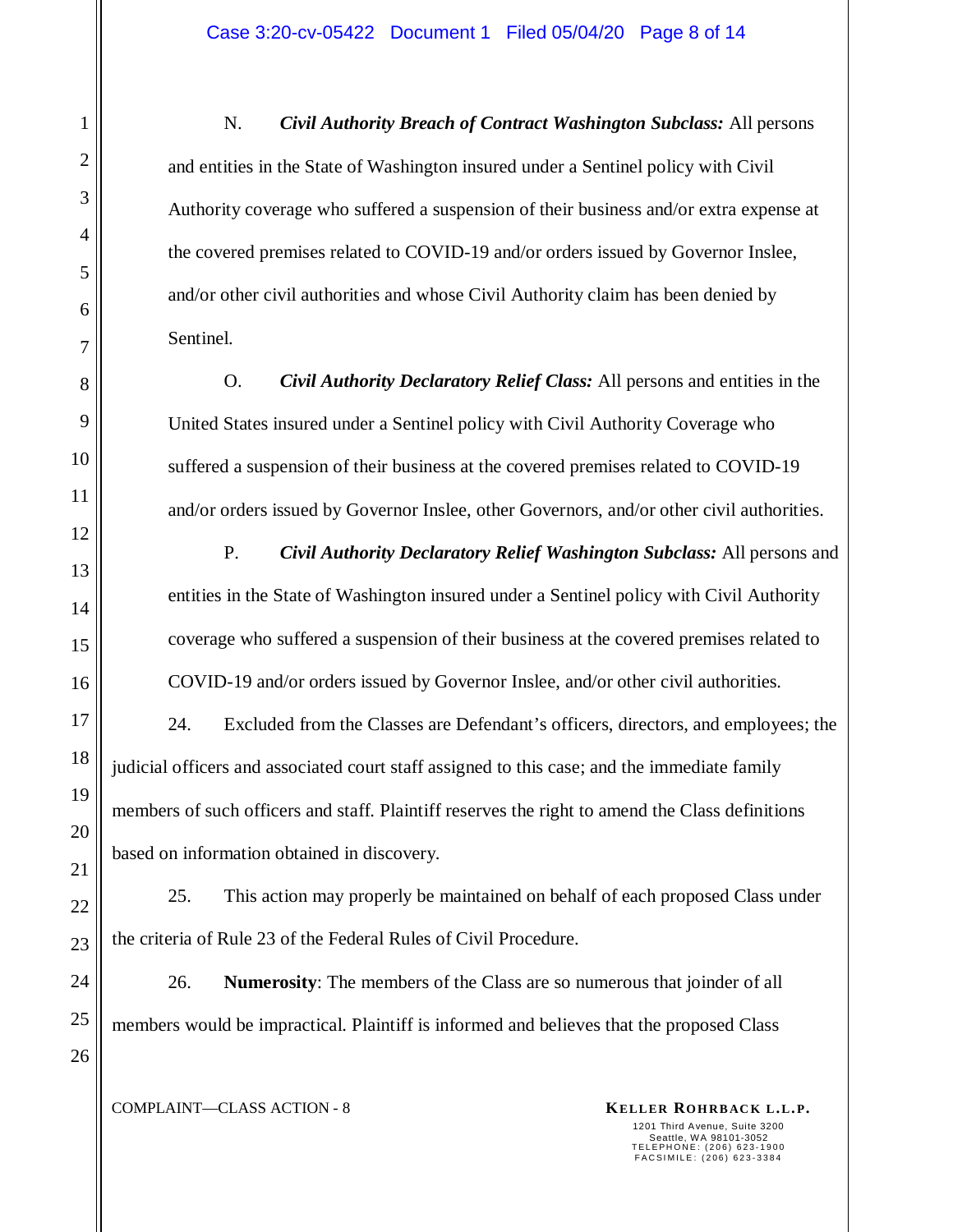contains thousands of members. The precise number of class members can be ascertained through discovery, which will include Defendant's records of policyholders.

27. **Commonality and Predominance**: Common questions of law and fact predominate over any questions affecting only individual members of the Class. Common questions include, but are not limited to, the following:

1

2

3

4

5

6

7

8

9

10

11

12

13

14

15

16

17

18

19

20

21

22

23

24

25

26

A. Whether the class members suffered covered losses based on common policies issued to members of the Class;

B. Whether Sentinel acted in a manner common to the class and wrongfully denied claims for coverage relating to COVID-19 and/or orders issued by Governor Inslee, other Governors, and/or other civil authorities;

C. Whether Business Income Coverage in Sentinel's policies of insurance applies to a suspension of business relating to COVID-19 and/or orders issued by Governor Inslee, other Governors, and/or other civil authorities;

D. Whether Extended Business Income Coverage in Sentinel's policies of insurance applies to a suspension of business relating to COVID-19 and/or orders issued by Governor Inslee, other Governors, and/or other civil authorities;

E. Whether Extra Expense Coverage in Sentinel's policies of insurance applies to efforts to minimize a loss at the covered premises relating to COVID-19 and/or orders issued by Governor Inslee, other Governors, and/or other civil authorities;

F. Whether Civil Authority Coverage in Sentinel's policies of insurance applies to a suspension of business relating to COVID-19 and/or orders issued by Governor Inslee, other Governors, and/or civil authorities;

**COMPLAINT—CLASS ACTION - 9 KELLER ROHRBACK L.L.P.**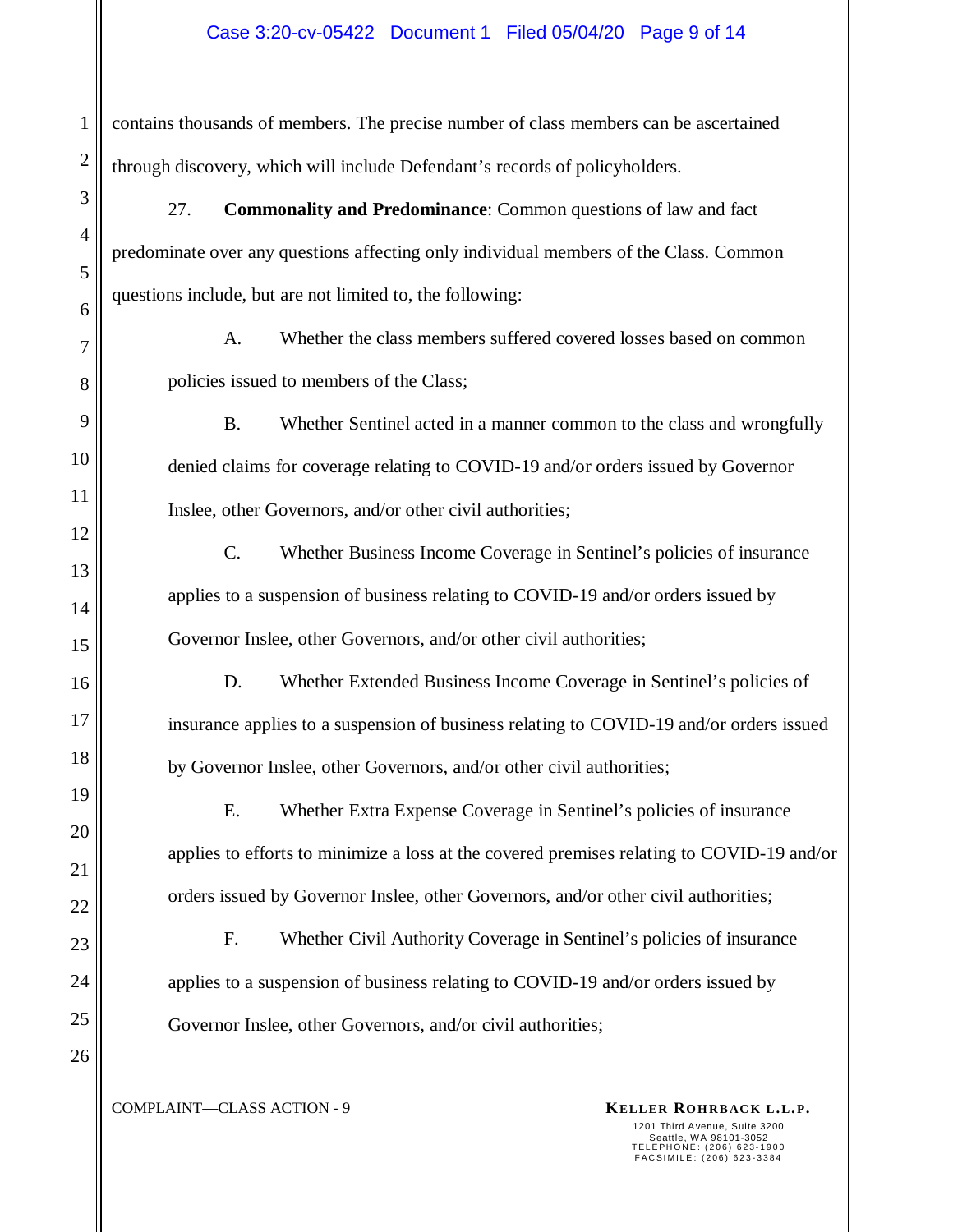G. Whether Sentinel has breached its contracts of insurance through a blanket denial of all claims based on business interruption, income loss or closures related to COVID-19 and/or orders issued by Governor Inslee, other Governors, and/or other civil authorities;

H. Whether, because of Defendant's conduct, Plaintiff and the class members have suffered damages; and if so, the appropriate amount thereof; and

I. Whether, because of Defendant's conduct, Plaintiff and the class members are entitled to equitable and declaratory relief, and if so, the nature of such relief.

28. **Typicality**: Plaintiff's claims are typical of the claims of the members of the classes. Plaintiff and all the members of the classes have been injured by the same wrongful practices of Defendant. Plaintiff's claims arise from the same practices and course of conduct that give rise to the claims of the members of the Class and are based on the same legal theories.

29. **Adequacy**: Plaintiff will fully and adequately assert and protect the interests of the classes and has retained class counsel who are experienced and qualified in prosecuting class actions. Neither Plaintiff nor its attorneys have any interests contrary to or in conflict with the Class.

30. **Federal Rule of Civil Procedure 23(b)(1), the Risk of Inconsistent or Varying Adjudications and Impairment to Other Class Members' Interests**: Plaintiff seeks adjudication as to the interpretation, and resultant scope, of Defendant's policies, which are common to all members of the class. The prosecution of separate actions by individual members of the classes would risk inconsistent or varying interpretations of those policy terms and create inconsistent standards of conduct for Defendant. The policy interpretations sought by Plaintiff could also impair the ability of absent class members to protect their interests.

**COMPLAINT—CLASS ACTION - 10 KELLER ROHRBACK L.L.P.**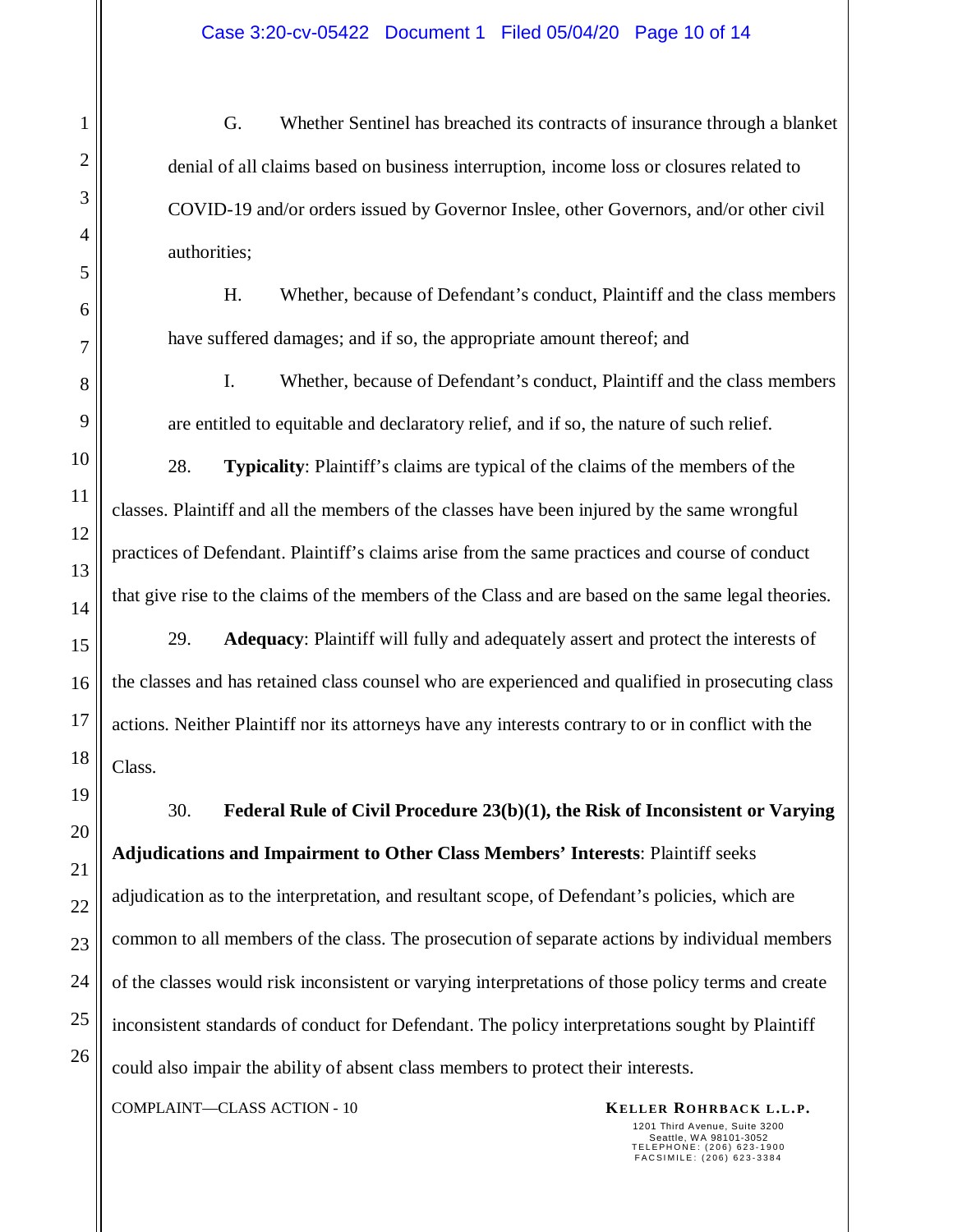31. **Federal Rule of Civil Procedure 23(b)(2), Declaratory and Injunctive Relief**: Defendant acted or refused to act on grounds generally applicable to Plaintiff and other members of the proposed classes making injunctive relief and declaratory relief appropriate on a classwide basis.

32. **Federal Rule of Civil Procedure 23(b)(3), Superiority**: A class action is superior to all other available methods of the fair and efficient adjudication of this lawsuit. While the aggregate damages sustained by the classes are likely to be in the millions of dollars, the individual damages incurred by each class member may be too small to warrant the expense of individual suits. Individual litigation creates a risk of inconsistent and/or contradictory decisions and the court system would be unduly burdened by individual litigation of such cases. A class action would result in a unified adjudication, with the benefits of economies of scale and supervision by a single court.

## **VI. CAUSES OF ACTION**

## **Count One—Declaratory Judgment**

*(Brought on behalf of the Business Income Coverage Declaratory Relief Class, Business Income Coverage Declaratory Relief Washington Subclass, Extended Business Income Declaratory Relief Class, Extended Business Income Declaratory Relief Washington Subclass, Extra Expense Declaratory Relief Class, Extra Expense Declaratory Relief Washington Subclass, Civil Authority Declaratory Relief Class, and Civil Authority Declaratory Relief Washington Subclass)* 

33. Previous paragraphs alleged are incorporated herein.

34. This is a cause of action for declaratory judgment pursuant to the Declaratory

Judgment Act, codified at 28 U.S.C. § 2201.

35. Plaintiff Lee brings this cause of action on behalf of the Business Income

Coverage Declaratory Relief Class, Business Income Coverage Declaratory Relief Washington

**COMPLAINT—CLASS ACTION - 11 KELLER ROHRBACK L.L.P.** Subclass, Extended Business Income Declaratory Relief Class, Extended Business Income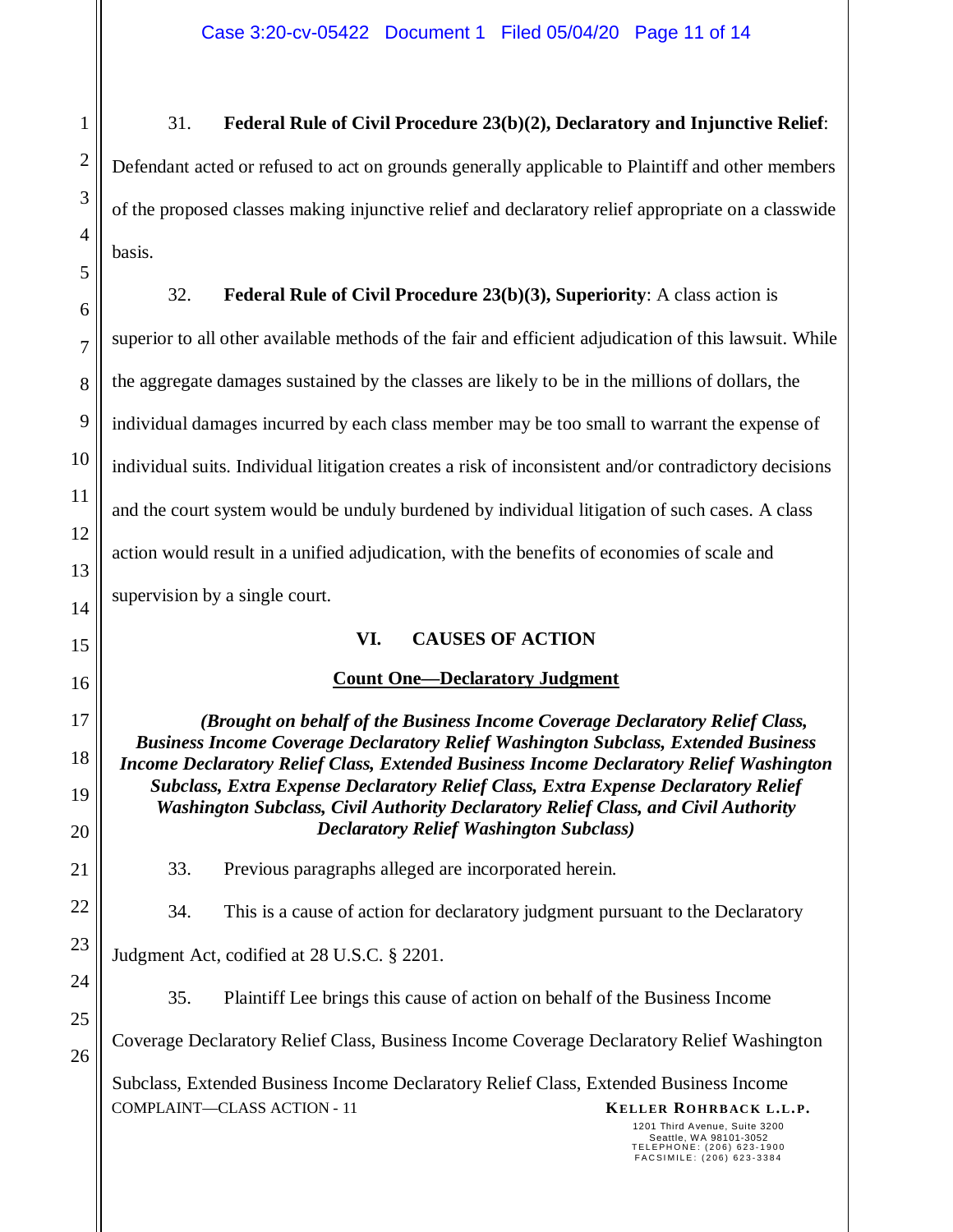## Case 3:20-cv-05422 Document 1 Filed 05/04/20 Page 12 of 14

| $\mathbf{1}$        | Declaratory Relief Washington Subclass, Extra Expense Declaratory Relief Class, Extra Expense                                                                          |  |  |  |  |
|---------------------|------------------------------------------------------------------------------------------------------------------------------------------------------------------------|--|--|--|--|
| $\overline{2}$      | Declaratory Relief Washington Subclass, Civil Authority Declaratory Relief Class, and Civil                                                                            |  |  |  |  |
| 3                   | Authority Declaratory Relief Washington Subclass.                                                                                                                      |  |  |  |  |
| 4                   | 36.<br>Plaintiff Lee seeks a declaratory judgment declaring that Plaintiff Lee and class                                                                               |  |  |  |  |
| 5                   | members' losses and expenses resulting from the interruption of their business are covered by the                                                                      |  |  |  |  |
| 6<br>$\overline{7}$ | Policy.                                                                                                                                                                |  |  |  |  |
| 8                   | 37.<br>Plaintiff Lee seeks a declaratory judgment declaring that Sentinel is responsible                                                                               |  |  |  |  |
| 9                   | for timely and fully paying all such claims.                                                                                                                           |  |  |  |  |
| 10                  |                                                                                                                                                                        |  |  |  |  |
| 11                  | <b>Count Two-Breach of Contract</b>                                                                                                                                    |  |  |  |  |
| 12                  | (Brought on behalf of the Business Income Coverage Breach of Contract Class,<br><b>Business Income Coverage Breach of Contract Washington Subclass, Extended</b>       |  |  |  |  |
| 13                  | <b>Business Income Breach of Contract Class, Extended Business Income Breach of</b><br>Contract Washington Subclass, Extra Expense Breach of Contract Class, Extra     |  |  |  |  |
| 14                  | <b>Expense Breach of Contract Washington Subclass, Civil Authority Breach of Contract</b><br><b>Class, and Civil Authority Breach of Contract Washington Subclass)</b> |  |  |  |  |
| 15                  | 38.<br>Previous paragraphs alleged are incorporated herein.                                                                                                            |  |  |  |  |
| 16                  | 39.<br>Plaintiff Lee brings this cause of action on behalf of the Business Income                                                                                      |  |  |  |  |
| 17                  | Coverage Breach of Contract Class, Business Income Coverage Breach of Contract Washington                                                                              |  |  |  |  |
| 18                  | Subclass, Extended Business Income Breach of Contract Class, Extended Business Income                                                                                  |  |  |  |  |
| 19                  |                                                                                                                                                                        |  |  |  |  |
| 20                  | Breach of Contract Washington Subclass, Extra Expense Breach of Contract Class, Extra                                                                                  |  |  |  |  |
| 21                  | Expense Breach of Contract Washington Subclass, Civil Authority Breach of Contract Class and                                                                           |  |  |  |  |
| 22                  | Civil Authority Breach of Contract Washington Subclass.                                                                                                                |  |  |  |  |
| 23                  | 40.<br>The Policy is a contract under which Plaintiff Lee and the class paid premiums to                                                                               |  |  |  |  |
| 24                  | Sentinel in exchange for Sentinel's promise to pay plaintiff and the class for all claims covered                                                                      |  |  |  |  |
| 25                  |                                                                                                                                                                        |  |  |  |  |
| 26                  | by the Policy.                                                                                                                                                         |  |  |  |  |
|                     |                                                                                                                                                                        |  |  |  |  |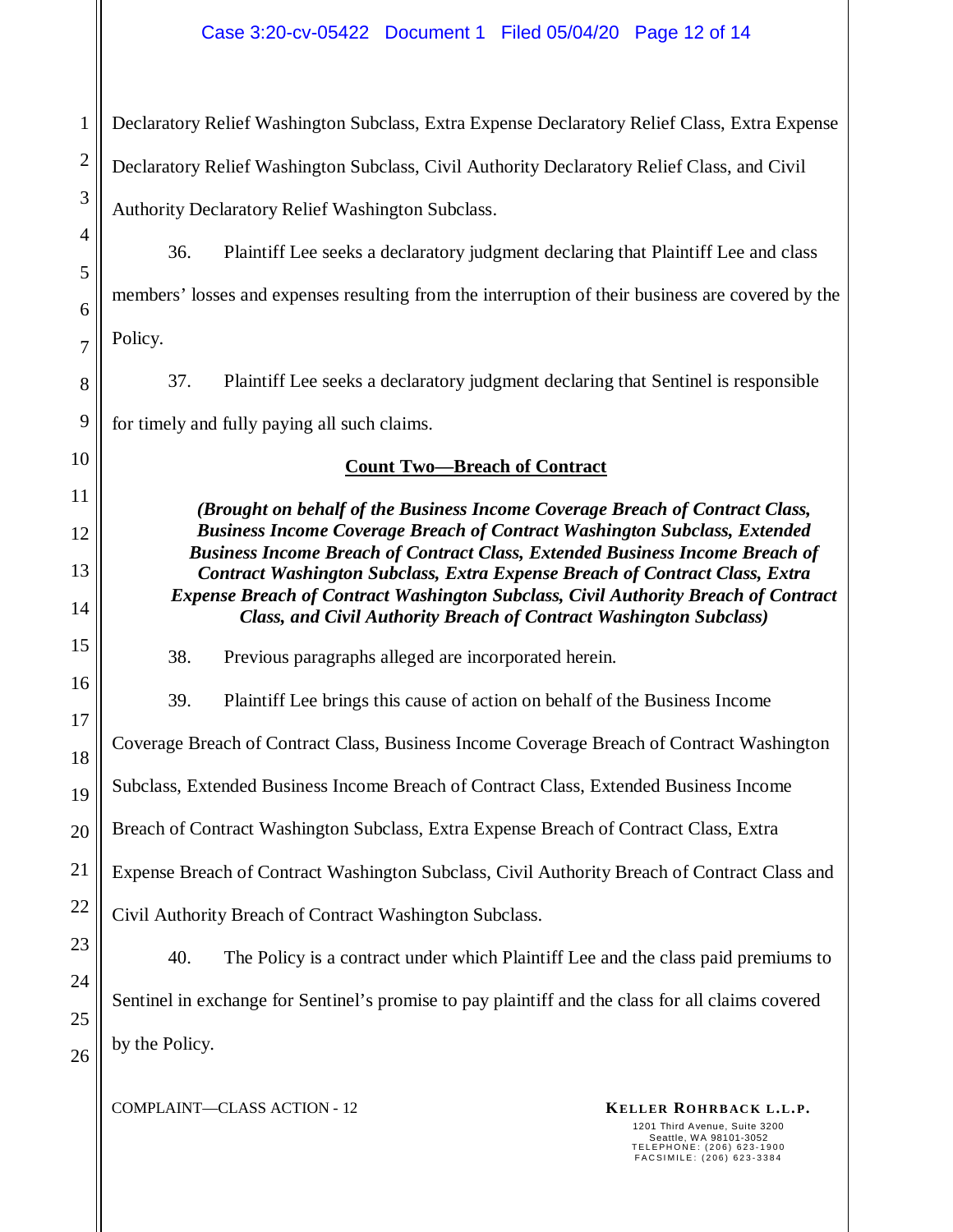| Case 3:20-cv-05422 Document 1 Filed 05/04/20 Page 13 of 14 |  |  |
|------------------------------------------------------------|--|--|
|                                                            |  |  |

41. Plaintiff Lee has paid its insurance premiums.

42. Plaintiff Lee contacted his insurance agent in March to ask whether Sentinel would provide coverage for his business interruption claim. Plaintiff was told that his claim would not be covered.

43. On information and belief, Sentinel intends to deny Lee's claim, and Sentinel has denied, and will continue to deny coverage for other similarly situated policyholders.

44. Denying coverage for the claim is a breach of the insurance contract.

45. Plaintiff Lee is harmed by the breach of the insurance contract by Sentinel.

10 11

12

13

14

15

16

17

18

19

20

21

22

23

//

//

//

24

1

2

3

4

5

6

7

8

9

## **VII. PRAYER FOR RELIEF**

1. A declaratory judgment that the policy or policies cover Plaintiff's losses and expenses resulting from the interruption of the Plaintiff's business related to COVID-19 and/or orders issued by Governor Inslee, other Governors, and/or other authorities.

2. A declaratory judgment that the defendant is responsible for timely and fully paying all such losses.

3. Damages.

4. Pre- and post-judgment interest at the highest allowable rate.

5. Reasonable attorney fees and costs.

6. Such further and other relief as the Court shall deem appropriate.

25 26

**COMPLAINT—CLASS ACTION - 13 KELLER ROHRBACK L.L.P.**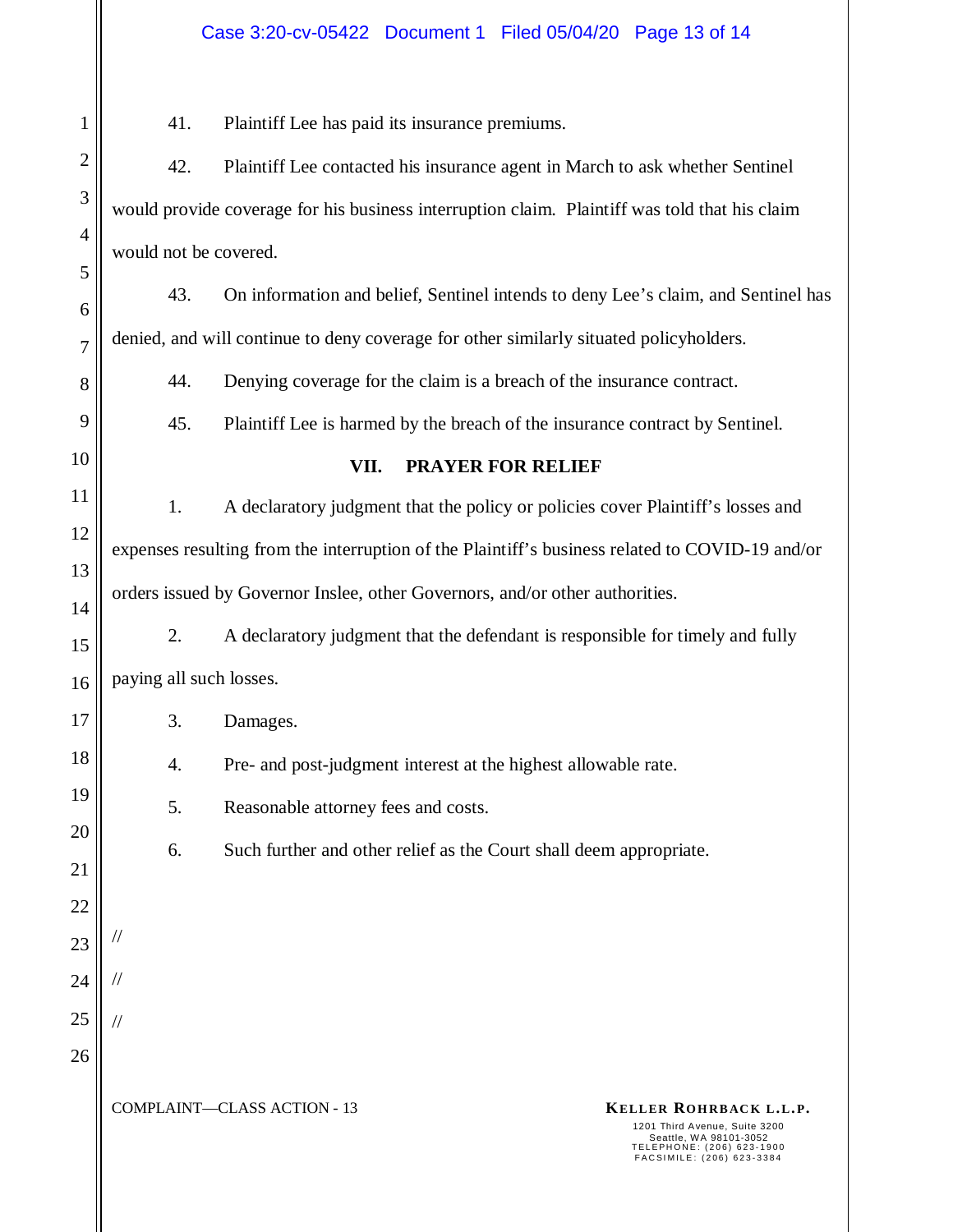|                | Case 3:20-cv-05422 Document 1 Filed 05/04/20 Page 14 of 14                                                                                                                        |
|----------------|-----------------------------------------------------------------------------------------------------------------------------------------------------------------------------------|
| 1              | <b>JURY DEMAND</b><br>VIII.                                                                                                                                                       |
| $\overline{2}$ | Plaintiff demands a jury trial on all claims so triable.                                                                                                                          |
| 3              |                                                                                                                                                                                   |
| 4              | DATED this 4th day of May, 2020.                                                                                                                                                  |
| 5              | KELLER ROHRBACK L.L.P.                                                                                                                                                            |
|                | By: <i>s/Amy Williams-Derry</i>                                                                                                                                                   |
| 6              | By: s/ Lynn L. Sarko<br>By: <i>s/ Ian S. Birk</i>                                                                                                                                 |
| 7              | By: s/ Gretchen Freeman Cappio                                                                                                                                                    |
| 8              | By: s/ Irene M. Hecht                                                                                                                                                             |
|                | By: s/Maureen Falecki                                                                                                                                                             |
| 9              | By: s/Nathan L. Nanfelt<br>Amy Williams-Derry, WSBA #28711                                                                                                                        |
| 10             | Lynn L. Sarko, WSBA #16569                                                                                                                                                        |
| 11             | Ian S. Birk, WSBA #31431                                                                                                                                                          |
|                | Gretchen Freeman Cappio, WSBA #29576<br>Irene M. Hecht, WSBA #11063                                                                                                               |
| 12             | Maureen Falecki, WSBA #18569                                                                                                                                                      |
| 13             | Nathan Nanfelt, WSBA #45273                                                                                                                                                       |
|                | 1201 Third Avenue, Suite 3200                                                                                                                                                     |
| 14             | Seattle, WA 98101                                                                                                                                                                 |
| 15             | Telephone: (206) 623-1900<br>Fax: (206) 623-3384                                                                                                                                  |
| 16             | Email: awilliams-derry@kellerrohrback.com<br>Email: Isarko@kellerrohrback.com                                                                                                     |
| 17             | Email: ibirk@kellerrohrback.com                                                                                                                                                   |
| 18             | Email: gcappio@kellerrohrback.com<br>Email: ihecht@kellerrohrback.com                                                                                                             |
|                | Email: mfalecki@kellerrohrback.com                                                                                                                                                |
| 19             | Email: nnanfelt@kellerrohrback.com                                                                                                                                                |
| 20             |                                                                                                                                                                                   |
| 21             | By: <i>s/ Alison Chase</i>                                                                                                                                                        |
| 22             | Alison Chase, pro hac vice forthcoming<br>801 Garden Street, Suite 301                                                                                                            |
| 23             | Santa Barbara, CA 93101                                                                                                                                                           |
|                | Telephone: (805) 456-1496                                                                                                                                                         |
| 24             | Fax: (805) 456-1497<br>Email: achase@kellerrohrback.com                                                                                                                           |
| 25             | <b>Attorneys for Plaintiff</b>                                                                                                                                                    |
| 26             |                                                                                                                                                                                   |
|                | 4820-0991-7627, v. 1                                                                                                                                                              |
|                | <b>COMPLAINT-CLASS ACTION - 14</b><br>KELLER ROHRBACK L.L.P.<br>1201 Third Avenue, Suite 3200<br>Seattle, WA 98101-3052<br>TELEPHONE: (206) 623-1900<br>FACSIMILE: (206) 623-3384 |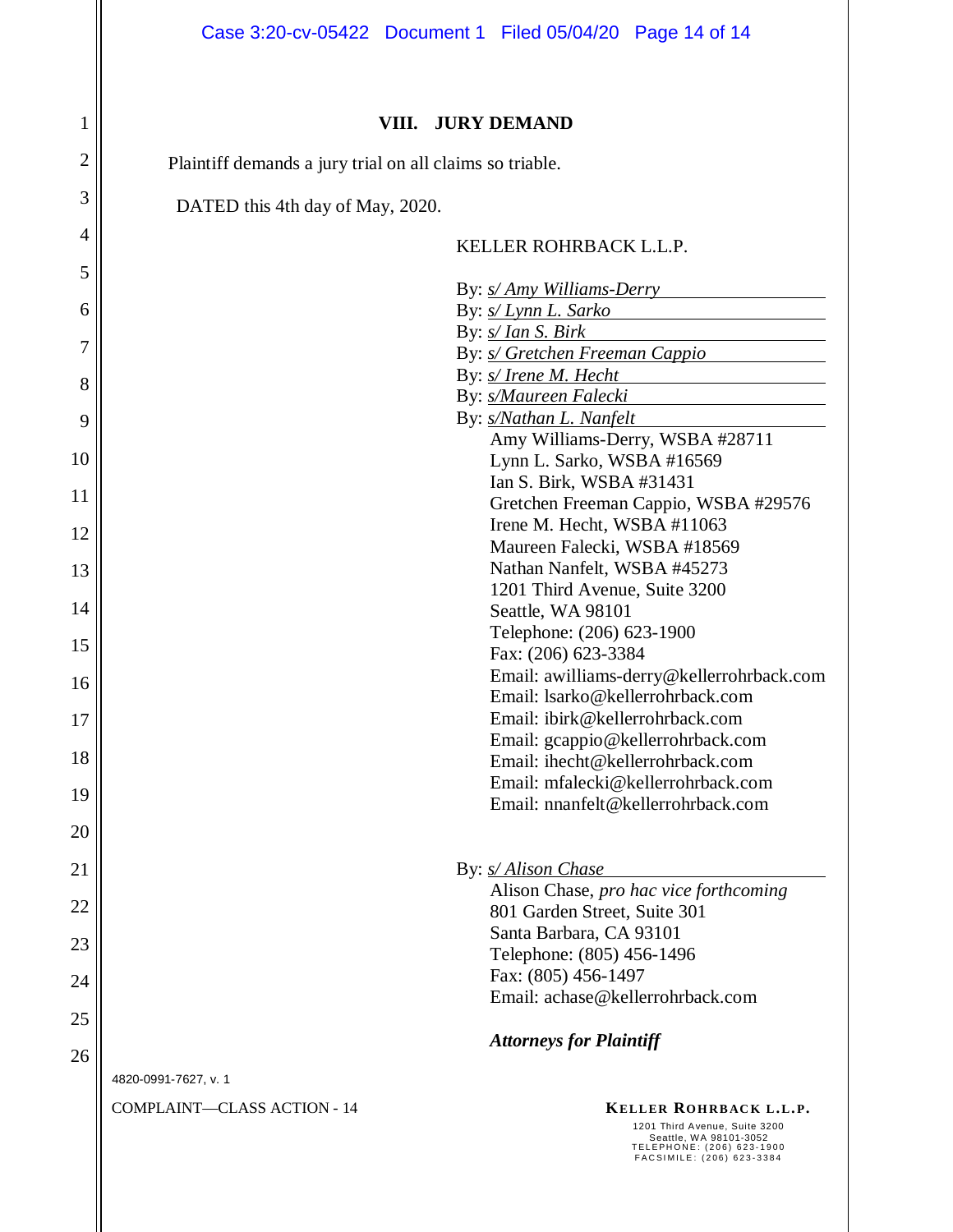# $\mathcal{H}_{\rm{HS44-}(Rev. 09/19)}$  Case 3:20-cv-05422  $\mathbf{VPC}$   $\mathbf{VPC}$   $\mathbf{F1S}$   $\mathbf{F1C}$   $\mathbf{P2D}$   $\mathbf{P3D}$   $\mathbf{P4D}$

The JS 44 civil cover sheet and the information contained herein neither replace nor supplement the filing and service of pleadings or other papers as required by law, except as provided by local rules of court. This form,

| I. (a) PLAINTIFFS<br>ANDREW LEE, DDS, invidually and on behalf of all others similarly<br>situated                                                                                                                                                                                                                                                                                                                                                                                                                                                                                                                                                                                                       |                                                                                                                                                                                                                                                                                                                                                                                                                                                                                                                                                                                                                                        |                                                                                                                                                                                                                                                                                                                                                                                                                                                                                                                                                                                                                                                                                                                 |                                                                                                                                                                                                                                                                                                                                                                                                                                                   | <b>DEFENDANTS</b><br>SENTINEL INSURANCE COMPANY LIMITED                                                                                                                                                                                                                                                                                                                                                                                                                                                                            |                                                                                                                                                                                                                                                                                                                                                                                                                                                                                                                                                                                                                                                                                                                                                          |  |
|----------------------------------------------------------------------------------------------------------------------------------------------------------------------------------------------------------------------------------------------------------------------------------------------------------------------------------------------------------------------------------------------------------------------------------------------------------------------------------------------------------------------------------------------------------------------------------------------------------------------------------------------------------------------------------------------------------|----------------------------------------------------------------------------------------------------------------------------------------------------------------------------------------------------------------------------------------------------------------------------------------------------------------------------------------------------------------------------------------------------------------------------------------------------------------------------------------------------------------------------------------------------------------------------------------------------------------------------------------|-----------------------------------------------------------------------------------------------------------------------------------------------------------------------------------------------------------------------------------------------------------------------------------------------------------------------------------------------------------------------------------------------------------------------------------------------------------------------------------------------------------------------------------------------------------------------------------------------------------------------------------------------------------------------------------------------------------------|---------------------------------------------------------------------------------------------------------------------------------------------------------------------------------------------------------------------------------------------------------------------------------------------------------------------------------------------------------------------------------------------------------------------------------------------------|------------------------------------------------------------------------------------------------------------------------------------------------------------------------------------------------------------------------------------------------------------------------------------------------------------------------------------------------------------------------------------------------------------------------------------------------------------------------------------------------------------------------------------|----------------------------------------------------------------------------------------------------------------------------------------------------------------------------------------------------------------------------------------------------------------------------------------------------------------------------------------------------------------------------------------------------------------------------------------------------------------------------------------------------------------------------------------------------------------------------------------------------------------------------------------------------------------------------------------------------------------------------------------------------------|--|
| Pierce County, WA<br><b>(b)</b> County of Residence of First Listed Plaintiff<br>(EXCEPT IN U.S. PLAINTIFF CASES)                                                                                                                                                                                                                                                                                                                                                                                                                                                                                                                                                                                        |                                                                                                                                                                                                                                                                                                                                                                                                                                                                                                                                                                                                                                        |                                                                                                                                                                                                                                                                                                                                                                                                                                                                                                                                                                                                                                                                                                                 | NOTE:                                                                                                                                                                                                                                                                                                                                                                                                                                             | Hartford County, CT<br>County of Residence of First Listed Defendant<br>(IN U.S. PLAINTIFF CASES ONLY)<br>IN LAND CONDEMNATION CASES, USE THE LOCATION OF THE TRACT OF LAND INVOLVED.                                                                                                                                                                                                                                                                                                                                              |                                                                                                                                                                                                                                                                                                                                                                                                                                                                                                                                                                                                                                                                                                                                                          |  |
| (C) Attorneys (Firm Name, Address, and Telephone Number)<br>KELLER ROHRBACK L.L.P.<br>1201 Third Avenue, Suite 3200, Seattle, WA 98101<br>$(206)$ 623-1900                                                                                                                                                                                                                                                                                                                                                                                                                                                                                                                                               |                                                                                                                                                                                                                                                                                                                                                                                                                                                                                                                                                                                                                                        |                                                                                                                                                                                                                                                                                                                                                                                                                                                                                                                                                                                                                                                                                                                 | Attorneys (If Known)                                                                                                                                                                                                                                                                                                                                                                                                                              |                                                                                                                                                                                                                                                                                                                                                                                                                                                                                                                                    |                                                                                                                                                                                                                                                                                                                                                                                                                                                                                                                                                                                                                                                                                                                                                          |  |
| <b>II. BASIS OF JURISDICTION</b> (Place an "X" in One Box Only)                                                                                                                                                                                                                                                                                                                                                                                                                                                                                                                                                                                                                                          |                                                                                                                                                                                                                                                                                                                                                                                                                                                                                                                                                                                                                                        |                                                                                                                                                                                                                                                                                                                                                                                                                                                                                                                                                                                                                                                                                                                 |                                                                                                                                                                                                                                                                                                                                                                                                                                                   |                                                                                                                                                                                                                                                                                                                                                                                                                                                                                                                                    | <b>III. CITIZENSHIP OF PRINCIPAL PARTIES</b> (Place an "X" in One Box for Plaintiff                                                                                                                                                                                                                                                                                                                                                                                                                                                                                                                                                                                                                                                                      |  |
| $\Box$ 1 U.S. Government<br>Plaintiff                                                                                                                                                                                                                                                                                                                                                                                                                                                                                                                                                                                                                                                                    | <b>13</b> Federal Question<br>(U.S. Government Not a Party)                                                                                                                                                                                                                                                                                                                                                                                                                                                                                                                                                                            |                                                                                                                                                                                                                                                                                                                                                                                                                                                                                                                                                                                                                                                                                                                 | (For Diversity Cases Only)<br>Citizen of This State                                                                                                                                                                                                                                                                                                                                                                                               | <b>DEF</b><br>PTF<br>$\mathbf{X}$ 1<br>$\Box$ 1<br>Incorporated or Principal Place<br>of Business In This State                                                                                                                                                                                                                                                                                                                                                                                                                    | and One Box for Defendant)<br>DEF<br>PTF<br>$\Box$ 4<br>$\Box$ 4                                                                                                                                                                                                                                                                                                                                                                                                                                                                                                                                                                                                                                                                                         |  |
| $\Box$ 2 U.S. Government<br>Defendant                                                                                                                                                                                                                                                                                                                                                                                                                                                                                                                                                                                                                                                                    | $\mathbf{X}$ 4 Diversity                                                                                                                                                                                                                                                                                                                                                                                                                                                                                                                                                                                                               | (Indicate Citizenship of Parties in Item III)                                                                                                                                                                                                                                                                                                                                                                                                                                                                                                                                                                                                                                                                   | Citizen of Another State                                                                                                                                                                                                                                                                                                                                                                                                                          | $\Box$ 2 Incorporated <i>and</i> Principal Place<br>$\Box$ 2<br>of Business In Another State                                                                                                                                                                                                                                                                                                                                                                                                                                       | $\mathbf{X}$ 5<br>$\Box$ 5                                                                                                                                                                                                                                                                                                                                                                                                                                                                                                                                                                                                                                                                                                                               |  |
|                                                                                                                                                                                                                                                                                                                                                                                                                                                                                                                                                                                                                                                                                                          |                                                                                                                                                                                                                                                                                                                                                                                                                                                                                                                                                                                                                                        |                                                                                                                                                                                                                                                                                                                                                                                                                                                                                                                                                                                                                                                                                                                 | Citizen or Subject of a<br>Foreign Country                                                                                                                                                                                                                                                                                                                                                                                                        | $\Box$ 3 Foreign Nation<br>$\Box$ 3                                                                                                                                                                                                                                                                                                                                                                                                                                                                                                | O 6<br>$\Box$ 6                                                                                                                                                                                                                                                                                                                                                                                                                                                                                                                                                                                                                                                                                                                                          |  |
| <b>IV. NATURE OF SUIT</b> (Place an "X" in One Box Only)                                                                                                                                                                                                                                                                                                                                                                                                                                                                                                                                                                                                                                                 |                                                                                                                                                                                                                                                                                                                                                                                                                                                                                                                                                                                                                                        |                                                                                                                                                                                                                                                                                                                                                                                                                                                                                                                                                                                                                                                                                                                 |                                                                                                                                                                                                                                                                                                                                                                                                                                                   |                                                                                                                                                                                                                                                                                                                                                                                                                                                                                                                                    | Click here for: Nature of Suit Code Descriptions.                                                                                                                                                                                                                                                                                                                                                                                                                                                                                                                                                                                                                                                                                                        |  |
| <b>CONTRACT</b><br>$\mathbf{\times}$ 110 Insurance<br>$\Box$ 120 Marine<br>$\Box$ 130 Miller Act<br>$\Box$ 140 Negotiable Instrument<br>$\Box$ 150 Recovery of Overpayment<br>& Enforcement of Judgment<br>151 Medicare Act<br>$\Box$ 152 Recovery of Defaulted<br><b>Student Loans</b><br>(Excludes Veterans)<br>$\Box$ 153 Recovery of Overpayment<br>of Veteran's Benefits<br>$\Box$ 160 Stockholders' Suits<br>190 Other Contract<br>195 Contract Product Liability<br>$\Box$ 196 Franchise<br><b>REAL PROPERTY</b><br>$\Box$ 210 Land Condemnation<br>$\Box$ 220 Foreclosure<br>$\Box$ 230 Rent Lease & Ejectment<br>240 Torts to Land<br>245 Tort Product Liability<br>290 All Other Real Property | PERSONAL INJURY<br>$\Box$ 310 Airplane<br>315 Airplane Product<br>Liability<br>$\Box$ 320 Assault, Libel &<br>Slander<br>□ 330 Federal Employers'<br>Liability<br>340 Marine<br>345 Marine Product<br>Liability<br>□ 350 Motor Vehicle<br>□ 355 Motor Vehicle<br>Product Liability<br>360 Other Personal<br>Injury<br>$\Box$ 362 Personal Injury -<br>Medical Malpractice<br><b>CIVIL RIGHTS</b><br>$\Box$ 440 Other Civil Rights<br>$\Box$ 441 Voting<br>$\Box$ 442 Employment<br>$\Box$ 443 Housing/<br>Accommodations<br>$\Box$ 445 Amer. w/Disabilities<br>Employment<br>$\Box$ 446 Amer. w/Disabilities<br>Other<br>448 Education | <b>TORTS</b><br>PERSONAL INJURY<br>$\Box$ 365 Personal Injury -<br>Product Liability<br>367 Health Care/<br>Pharmaceutical<br>Personal Injury<br>Product Liability<br>□ 368 Asbestos Personal<br><b>Injury Product</b><br>Liability<br>PERSONAL PROPERTY<br>□ 370 Other Fraud<br>$\Box$ 371 Truth in Lending<br>380 Other Personal<br><b>Property Damage</b><br>1 385 Property Damage<br>Product Liability<br><b>PRISONER PETITIONS</b><br><b>Habeas Corpus:</b><br>□ 463 Alien Detainee<br>$\Box$ 510 Motions to Vacate<br>Sentence<br>□ 530 General<br>535 Death Penalty<br>Other:<br>$\Box$ 540 Mandamus & Other<br>$\Box$ 550 Civil Rights<br>555 Prison Condition<br>560 Civil Detainee -<br>Conditions of | <b>FORFEITURE/PENALTY</b><br>□ 625 Drug Related Seizure<br>of Property 21 USC 881<br>$\Box$ 690 Other<br><b>LABOR</b><br>710 Fair Labor Standards<br>Act<br>720 Labor/Management<br>Relations<br>740 Railway Labor Act<br>751 Family and Medical<br>Leave Act<br>790 Other Labor Litigation<br>791 Employee Retirement<br>Income Security Act<br><b>IMMIGRATION</b><br>1462 Naturalization Application<br>$\Box$ 465 Other Immigration<br>Actions | <b>BANKRUPTCY</b><br>$\Box$ 422 Appeal 28 USC 158<br>$\Box$ 423 Withdrawal<br>28 USC 157<br><b>PROPERTY RIGHTS</b><br>$\Box$ 820 Copyrights<br>30 Patent<br>335 Patent - Abbreviated<br>New Drug Application<br>□ 840 Trademark<br><b>SOCIAL SECURITY</b><br>$\Box$ 861 HIA (1395ff)<br><b>1</b> 862 Black Lung (923)<br>$\Box$ 863 DIWC/DIWW (405(g))<br>$\Box$ 864 SSID Title XVI<br>$\Box$ 865 RSI (405(g))<br><b>FEDERAL TAX SUITS</b><br>□ 870 Taxes (U.S. Plaintiff<br>or Defendant)<br>□ 871 IRS-Third Party<br>26 USC 7609 | <b>OTHER STATUTES</b><br>375 False Claims Act<br>□ 376 Qui Tam (31 USC<br>3729(a)<br>1 400 State Reapportionment<br>$\Box$ 410 Antitrust<br>1 430 Banks and Banking<br>$\Box$ 450 Commerce<br>460 Deportation<br>□ 470 Racketeer Influenced and<br>Corrupt Organizations<br>480 Consumer Credit<br>(15 USC 1681 or 1692)<br>□ 485 Telephone Consumer<br>Protection Act<br>□ 490 Cable/Sat TV<br>□ 850 Securities/Commodities/<br>Exchange<br>□ 890 Other Statutory Actions<br>□ 891 Agricultural Acts<br>□ 893 Environmental Matters<br>□ 895 Freedom of Information<br>Act<br>$\Box$ 896 Arbitration<br>□ 899 Administrative Procedure<br>Act/Review or Appeal of<br><b>Agency Decision</b><br>$\Box$ 950 Constitutionality of<br><b>State Statutes</b> |  |
| V. ORIGIN (Place an "X" in One Box Only)<br>$\mathbf{X}$ 1 Original<br>Proceeding                                                                                                                                                                                                                                                                                                                                                                                                                                                                                                                                                                                                                        | $\Box$ 2 Removed from<br>$\Box$ 3<br>State Court                                                                                                                                                                                                                                                                                                                                                                                                                                                                                                                                                                                       | Confinement<br>Remanded from<br>Appellate Court                                                                                                                                                                                                                                                                                                                                                                                                                                                                                                                                                                                                                                                                 | $\Box$ 4 Reinstated or<br>$\Box$ 5 Transferred from<br>Reopened                                                                                                                                                                                                                                                                                                                                                                                   | $\Box$ 6 Multidistrict<br>Litigation -<br>Another District                                                                                                                                                                                                                                                                                                                                                                                                                                                                         | $\Box$ 8 Multidistrict<br>Litigation -                                                                                                                                                                                                                                                                                                                                                                                                                                                                                                                                                                                                                                                                                                                   |  |
| VI. CAUSE OF ACTION                                                                                                                                                                                                                                                                                                                                                                                                                                                                                                                                                                                                                                                                                      | Brief description of cause:<br>Insurance bad faith                                                                                                                                                                                                                                                                                                                                                                                                                                                                                                                                                                                     |                                                                                                                                                                                                                                                                                                                                                                                                                                                                                                                                                                                                                                                                                                                 | (specify)<br>Cite the U.S. Civil Statute under which you are filing (Do not cite jurisdictional statutes unless diversity):<br>28 U.S.C. § 1391(b)                                                                                                                                                                                                                                                                                                | Transfer                                                                                                                                                                                                                                                                                                                                                                                                                                                                                                                           | Direct File                                                                                                                                                                                                                                                                                                                                                                                                                                                                                                                                                                                                                                                                                                                                              |  |
| <b>VII. REQUESTED IN</b><br><b>COMPLAINT:</b>                                                                                                                                                                                                                                                                                                                                                                                                                                                                                                                                                                                                                                                            | UNDER RULE 23, F.R.Cv.P.                                                                                                                                                                                                                                                                                                                                                                                                                                                                                                                                                                                                               | <b>EX</b> CHECK IF THIS IS A CLASS ACTION                                                                                                                                                                                                                                                                                                                                                                                                                                                                                                                                                                                                                                                                       | <b>DEMAND \$</b>                                                                                                                                                                                                                                                                                                                                                                                                                                  | <b>JURY DEMAND:</b>                                                                                                                                                                                                                                                                                                                                                                                                                                                                                                                | CHECK YES only if demanded in complaint:<br>X Yes<br>$\square$ No                                                                                                                                                                                                                                                                                                                                                                                                                                                                                                                                                                                                                                                                                        |  |
| VIII. RELATED CASE(S)<br><b>IF ANY</b>                                                                                                                                                                                                                                                                                                                                                                                                                                                                                                                                                                                                                                                                   | (See instructions):                                                                                                                                                                                                                                                                                                                                                                                                                                                                                                                                                                                                                    | J. Richard Creatura<br><b>JUDGE</b>                                                                                                                                                                                                                                                                                                                                                                                                                                                                                                                                                                                                                                                                             |                                                                                                                                                                                                                                                                                                                                                                                                                                                   | <b>DOCKET NUMBER</b>                                                                                                                                                                                                                                                                                                                                                                                                                                                                                                               | 2:20-cv-00627-JRCC                                                                                                                                                                                                                                                                                                                                                                                                                                                                                                                                                                                                                                                                                                                                       |  |
| <b>DATE</b><br>05/04/2020                                                                                                                                                                                                                                                                                                                                                                                                                                                                                                                                                                                                                                                                                |                                                                                                                                                                                                                                                                                                                                                                                                                                                                                                                                                                                                                                        | SIGNATURE OF ATTORNEY OF RECORD<br>/s/ Amy Williams-Derry                                                                                                                                                                                                                                                                                                                                                                                                                                                                                                                                                                                                                                                       |                                                                                                                                                                                                                                                                                                                                                                                                                                                   |                                                                                                                                                                                                                                                                                                                                                                                                                                                                                                                                    |                                                                                                                                                                                                                                                                                                                                                                                                                                                                                                                                                                                                                                                                                                                                                          |  |
| <b>FOR OFFICE USE ONLY</b><br><b>RECEIPT#</b>                                                                                                                                                                                                                                                                                                                                                                                                                                                                                                                                                                                                                                                            | <b>AMOUNT</b>                                                                                                                                                                                                                                                                                                                                                                                                                                                                                                                                                                                                                          | <b>APPLYING IFP</b>                                                                                                                                                                                                                                                                                                                                                                                                                                                                                                                                                                                                                                                                                             | <b>JUDGE</b>                                                                                                                                                                                                                                                                                                                                                                                                                                      | MAG. JUDGE                                                                                                                                                                                                                                                                                                                                                                                                                                                                                                                         |                                                                                                                                                                                                                                                                                                                                                                                                                                                                                                                                                                                                                                                                                                                                                          |  |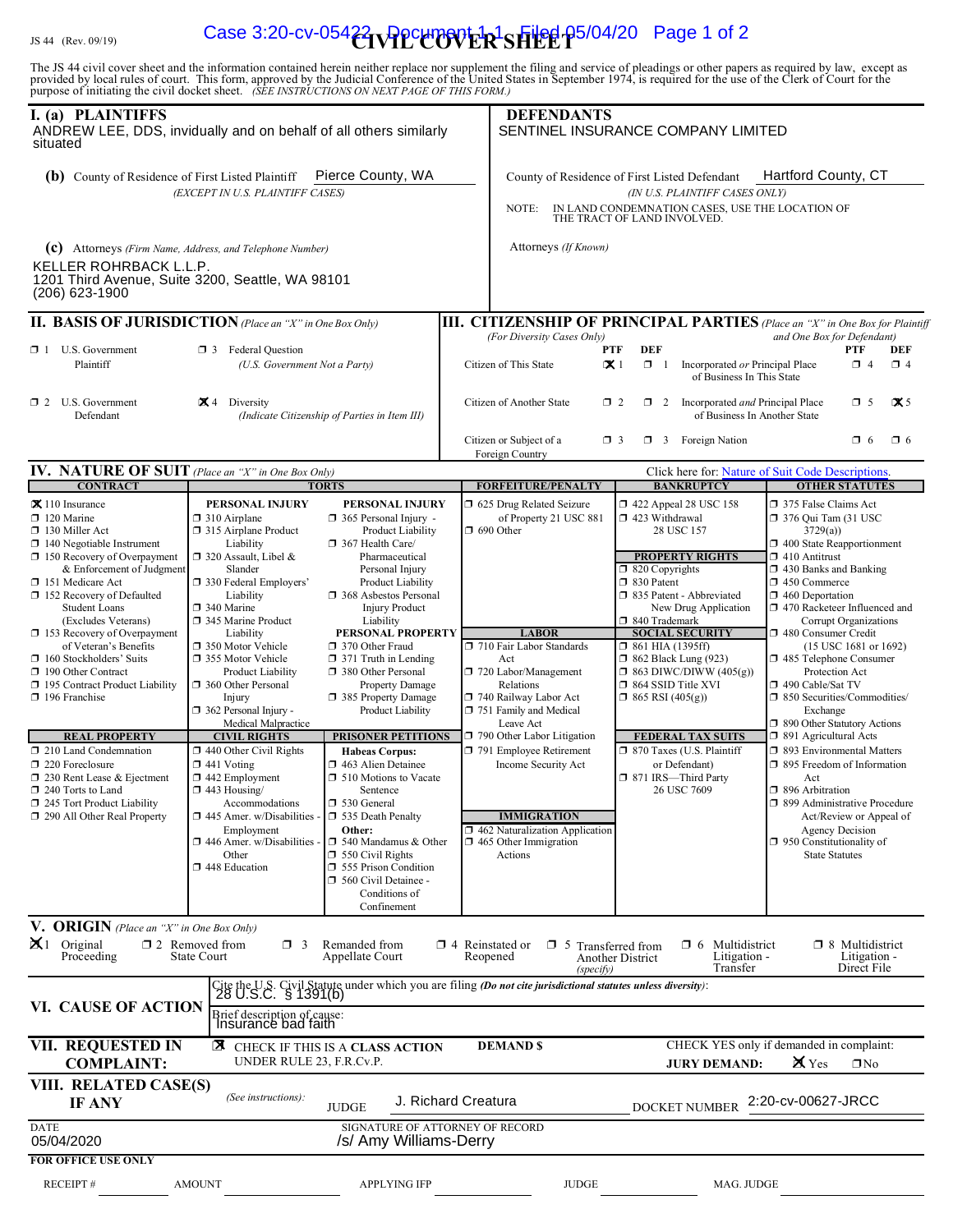### INSTRUCTIONS FOR ATTORNEYS COMPLETING CIVIL COVER SHEET FORM JS 44

Authority For Civil Cover Sheet

The JS 44 civil cover sheet and the information contained herein neither replaces nor supplements the filings and service of pleading or other papers as required by law, except as provided by local rules of court. This form, approved by the Judicial Conference of the United States in September 1974, is required for the use of the Clerk of Court for the purpose of initiating the civil docket sheet. Consequently, a civil cover sheet is submitted to the Clerk of Court for each civil complaint filed. The attorney filing a case should complete the form as follows:

- **I.(a)** Plaintiffs-Defendants. Enter names (last, first, middle initial) of plaintiff and defendant. If the plaintiff or defendant is a government agency, use only the full name or standard abbreviations. If the plaintiff or defendant is an official within a government agency, identify first the agency and then the official, giving both name and title.
- (b) County of Residence. For each civil case filed, except U.S. plaintiff cases, enter the name of the county where the first listed plaintiff resides at the time of filing. In U.S. plaintiff cases, enter the name of the county in which the first listed defendant resides at the time of filing. (NOTE: In land condemnation cases, the county of residence of the "defendant" is the location of the tract of land involved.)
- (c) Attorneys. Enter the firm name, address, telephone number, and attorney of record. If there are several attorneys, list them on an attachment, noting in this section "(see attachment)".

**II.** Jurisdiction. The basis of jurisdiction is set forth under Rule 8(a), F.R.Cv.P., which requires that jurisdictions be shown in pleadings. Place an "X" in one of the boxes. If there is more than one basis of jurisdiction, precedence is given in the order shown below.

United States plaintiff. (1) Jurisdiction based on 28 U.S.C. 1345 and 1348. Suits by agencies and officers of the United States are included here. United States defendant. (2) When the plaintiff is suing the United States, its officers or agencies, place an "X" in this box.

Federal question. (3) This refers to suits under 28 U.S.C. 1331, where jurisdiction arises under the Constitution of the United States, an amendment to the Constitution, an act of Congress or a treaty of the United States. In cases where the U.S. is a party, the U.S. plaintiff or defendant code takes precedence, and box 1 or 2 should be marked.

Diversity of citizenship. (4) This refers to suits under 28 U.S.C. 1332, where parties are citizens of different states. When Box 4 is checked, the citizenship of the different parties must be checked. (See Section III below; NOTE: federal question actions take precedence over diversity cases.)

- III. Residence (citizenship) of Principal Parties. This section of the JS 44 is to be completed if diversity of citizenship was indicated above. Mark this section for each principal party.
- IV. Nature of Suit. Place an "X" in the appropriate box. If there are multiple nature of suit codes associated with the case, pick the nature of suit code that is most applicable. Click here for: Nature of Suit Code Descriptions.
- V. Origin. Place an "X" in one of the seven boxes.

Original Proceedings. (1) Cases which originate in the United States district courts.

Removed from State Court. (2) Proceedings initiated in state courts may be removed to the district courts under Title 28 U.S.C., Section 1441. Remanded from Appellate Court. (3) Check this box for cases remanded to the district court for further action. Use the date of remand as the filing date.

Reinstated or Reopened. (4) Check this box for cases reinstated or reopened in the district court. Use the reopening date as the filing date. Transferred from Another District. (5) For cases transferred under Title 28 U.S.C. Section 1404(a). Do not use this for within district transfers or multidistrict litigation transfers.

Multidistrict Litigation – Transfer. (6) Check this box when a multidistrict case is transferred into the district under authority of Title 28 U.S.C. Section  $1407$ .

Multidistrict Litigation – Direct File. (8) Check this box when a multidistrict case is filed in the same district as the Master MDL docket. PLEASE NOTE THAT THERE IS NOT AN ORIGIN CODE 7. Origin Code 7 was used for historical records and is no longer relevant due to changes in statue.

- VI. Cause of Action. Report the civil statute directly related to the cause of action and give a brief description of the cause. Do not cite jurisdictional statutes unless diversity. Example: U.S. Civil Statute: 47 USC 553 Brief Description: Unauthorized reception of cable service
- VII. Requested in Complaint. Class Action. Place an "X" in this box if you are filing a class action under Rule 23, F.R.Cv.P. Demand. In this space enter the actual dollar amount being demanded or indicate other demand, such as a preliminary injunction. Jury Demand. Check the appropriate box to indicate whether or not a jury is being demanded.
- VIII. Related Cases. This section of the JS 44 is used to reference related pending cases, if any. If there are related pending cases, insert the docket numbers and the corresponding judge names for such cases.

Date and Attorney Signature. Date and sign the civil cover sheet.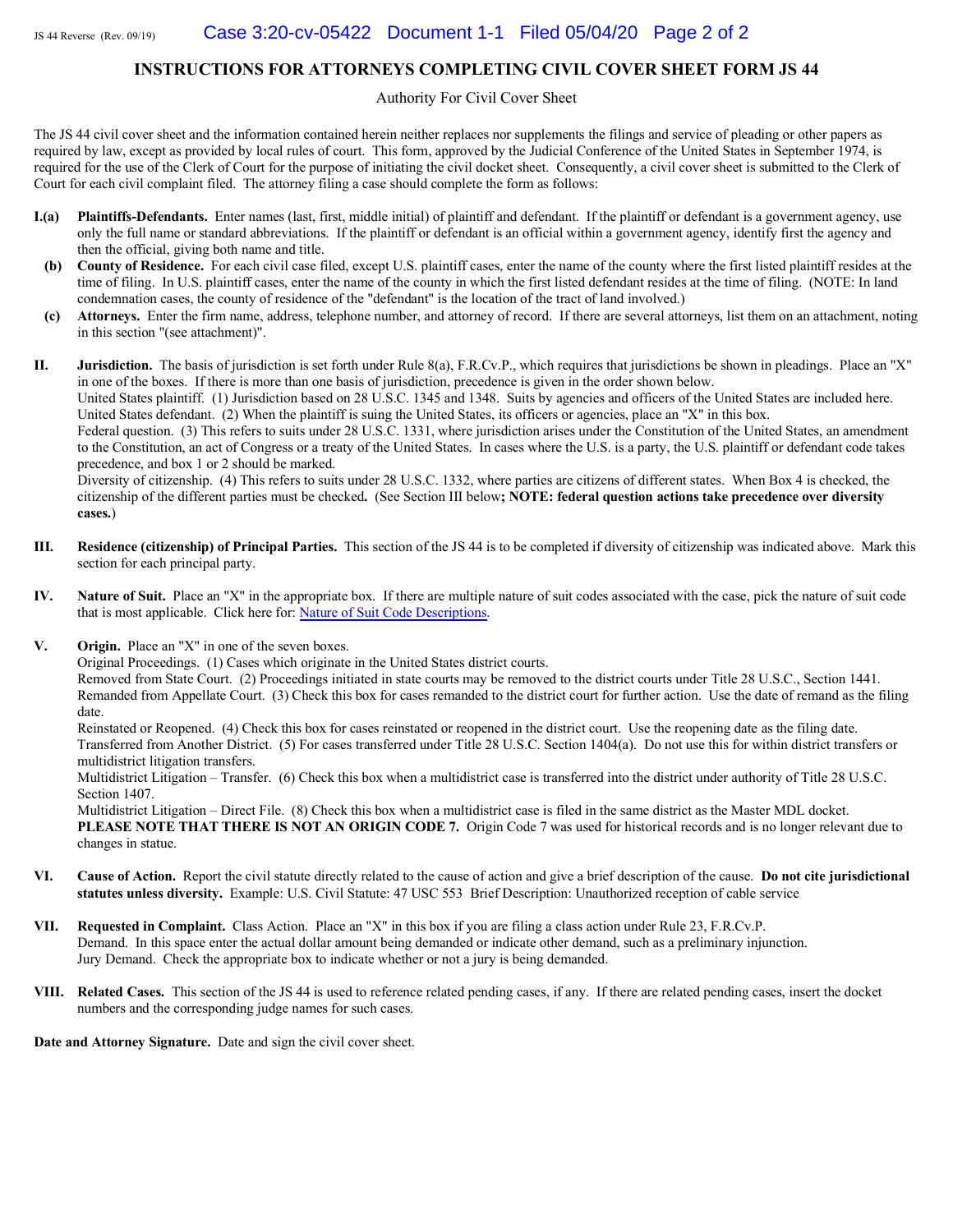Case 3:20-cv-05422 Document 1-2 Filed 05/04/20 Page 1 of 2

AO 440 (Rev. 06/12) Summons in a Civil Action

## UNITED STATES DISTRICT COURT

for the

Western District of Washington

) ) ) ) ) ) ) ) ) ) ) )

ANDREW LEE, DDS, individually and on behalf of all

*Plaintiff(s)* v. Civil Action No. others similarly situated, SENTINEL INSURANCE COMPANY, LIMITED

*Defendant(s)*

## **SUMMONS IN A CIVIL ACTION**

To: *(Defendant's name and address)* SENTINEL INSURANCE COMPANY, LIMITED ONE HARTFORD PLAZA HARTFORD, CT 06115

A lawsuit has been filed against you.

Within 21 days after service of this summons on you (not counting the day you received it) — or 60 days if you are the United States or a United States agency, or an officer or employee of the United States described in Fed. R. Civ. P. 12 (a)(2) or (3) — you must serve on the plaintiff an answer to the attached complaint or a motion under Rule 12 of the Federal Rules of Civil Procedure. The answer or motion must be served on the plaintiff or plaintiff's attorney, whose name and address are:

Amy Williams-Derry, Lynn L. Sarko, Ian S. Birk, Gretchen Freeman Cappio, Irene M. Hecht, Maureen Falecki, Nathan Nanfelt KELLER ROHRBACK L.L.P. 1201 Third Avenue, Suite 3200 Seattle, WA 98101

If you fail to respond, judgment by default will be entered against you for the relief demanded in the complaint. You also must file your answer or motion with the court.

*CLERK OF COURT*

Date:

*Signature of Clerk or Deputy Clerk*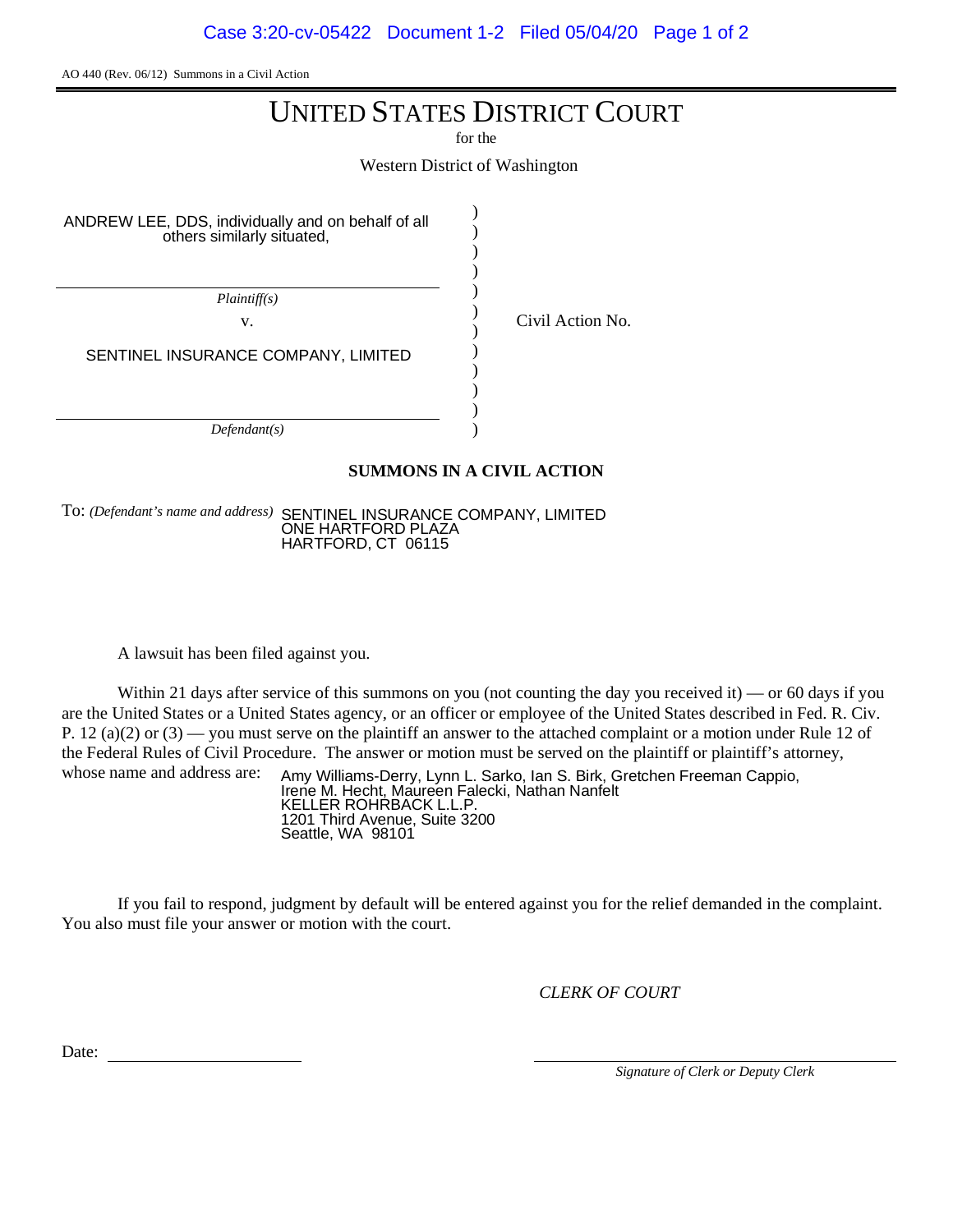AO 440 (Rev. 06/12) Summons in a Civil Action (Page 2)

Civil Action No.

## **PROOF OF SERVICE**

## *(This section should not be filed with the court unless required by Fed. R. Civ. P. 4 (l))*

| was received by me on (date)                                                       |                                                                                             |                                                              |          |  |  |
|------------------------------------------------------------------------------------|---------------------------------------------------------------------------------------------|--------------------------------------------------------------|----------|--|--|
|                                                                                    | $\Box$ I personally served the summons on the individual at (place)                         |                                                              |          |  |  |
|                                                                                    |                                                                                             | on $(data)$                                                  | ; or     |  |  |
|                                                                                    | $\Box$ I left the summons at the individual's residence or usual place of abode with (name) |                                                              |          |  |  |
|                                                                                    |                                                                                             | , a person of suitable age and discretion who resides there, |          |  |  |
| , and mailed a copy to the individual's last known address; or<br>on $(data)$      |                                                                                             |                                                              |          |  |  |
| $\Box$ I served the summons on (name of individual)                                |                                                                                             |                                                              | , who is |  |  |
| designated by law to accept service of process on behalf of (name of organization) |                                                                                             |                                                              |          |  |  |
|                                                                                    |                                                                                             | on (date)                                                    |          |  |  |
|                                                                                    | $\Box$ I returned the summons unexecuted because                                            |                                                              | ; or     |  |  |
| $\Box$ Other (specify):                                                            |                                                                                             |                                                              |          |  |  |
| My fees are \$                                                                     | for travel and $\$ for services, for a total of $\$$                                        |                                                              | 0.00     |  |  |
|                                                                                    | I declare under penalty of perjury that this information is true.                           |                                                              |          |  |  |
|                                                                                    |                                                                                             | Server's signature                                           |          |  |  |
|                                                                                    |                                                                                             | Printed name and title                                       |          |  |  |

*Server's address*

Additional information regarding attempted service, etc: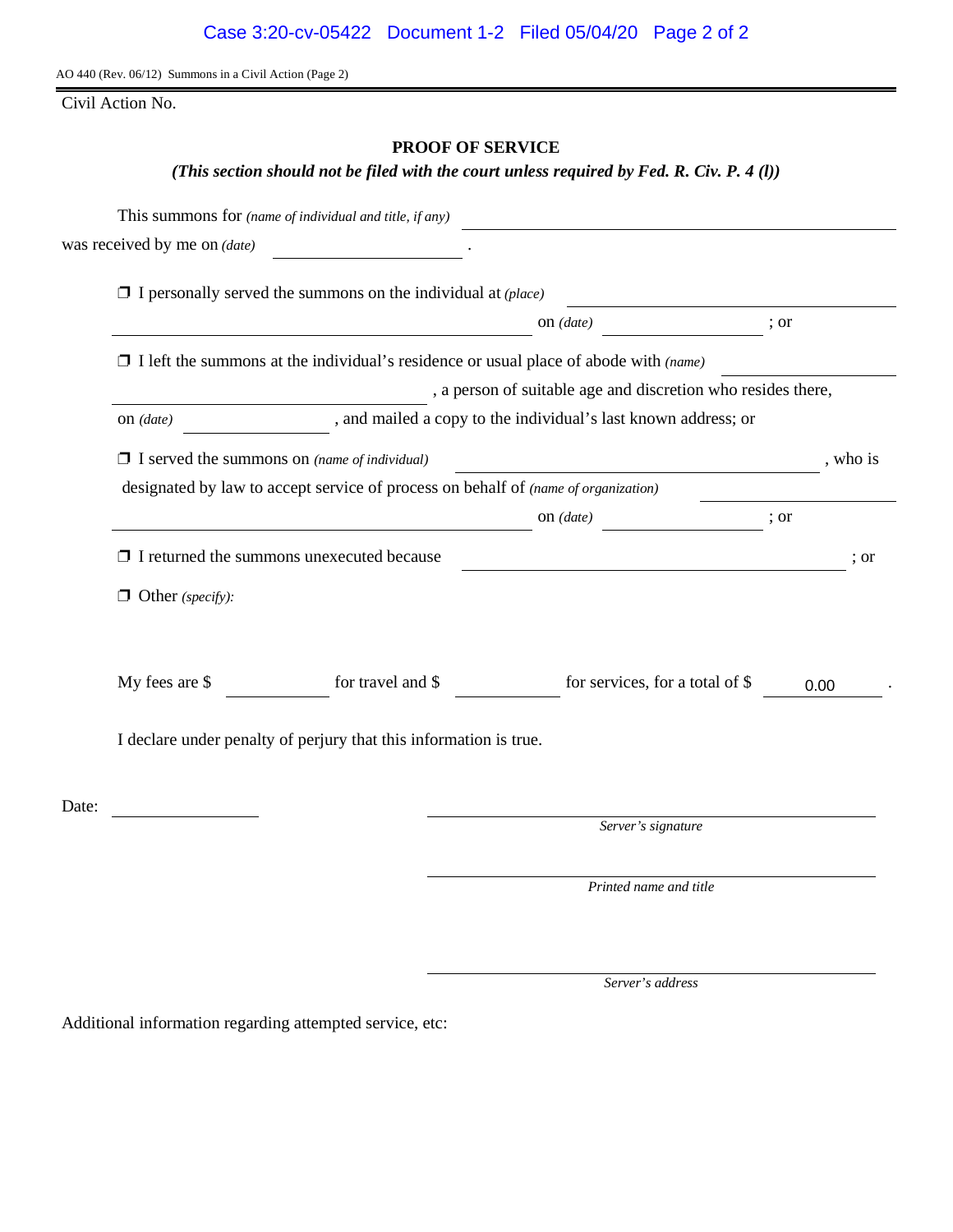|          | Case 3:20-cv-05422 Document 1-3 Filed 05/04/20 Page 1 of 3                                        |                                |  |  |
|----------|---------------------------------------------------------------------------------------------------|--------------------------------|--|--|
|          |                                                                                                   |                                |  |  |
| 1        |                                                                                                   |                                |  |  |
| 2        |                                                                                                   |                                |  |  |
| 3        |                                                                                                   |                                |  |  |
| 4        |                                                                                                   |                                |  |  |
| 5        |                                                                                                   |                                |  |  |
| 6        |                                                                                                   |                                |  |  |
| 7        | UNITED STATES DISTRICT COURT                                                                      |                                |  |  |
| 8        | WESTERN DISTRICT OF WASHINGTON AT TACOMA                                                          |                                |  |  |
| 9        | ANDREW LEE, DDS, individually and on<br>behalf of all others similarly situated,                  |                                |  |  |
| 10       | Plaintiff,                                                                                        | No.                            |  |  |
| 11       | V.                                                                                                | <b>NOTICE OF RELATED CASES</b> |  |  |
| 12       | SENTINEL INSURANCE COMPANY,                                                                       |                                |  |  |
| 13       | LIMITED,                                                                                          |                                |  |  |
| 14       | Defendant.                                                                                        |                                |  |  |
| 15       | The below-listed cases against Hartford Casualty Insurance Company and Sentinel                   |                                |  |  |
| 16       |                                                                                                   |                                |  |  |
| 17       | Insurance Company involve similar claims and arise out of similar policy forms used by            |                                |  |  |
| 18       | Hartford-related insurers as the above captioned-action. All four actions are against an insurer  |                                |  |  |
| 19<br>20 | within the same Hartford corporate family. On information and belief, the ultimate corporate      |                                |  |  |
| 21       | parent of both Sentinel Insurance Company, Limited and Hartford Casualty Insurance Company        |                                |  |  |
| 22       | is The Hartford Financial Services Group, Inc. In addition to similar claims against a similar or |                                |  |  |
| 23       | affiliated defendant, there is also a similar nature of relief requested by the plaintiff in the  |                                |  |  |
| 24       | above-captioned action and the cases listed below. Accordingly, it appears likely that there      |                                |  |  |
| 25       | could be an unduly burdensome duplication of labor and expense and potential for conflicting      |                                |  |  |
| 26       | results if the cases listed below are conducted before different judges.                          |                                |  |  |

**KELLER ROHRBACK L.L.P. KELLER ROHRBACK L.L.P.** 

1201 Third Avenue, Suite 3200 Seattle, WA 98101-3052 T E L E P H O N E : ( 2 0 6 ) 6 2 3 - 1 9 0 0 F A C S I M I L E : ( 2 0 6 ) 6 2 3 - 3 3 8 4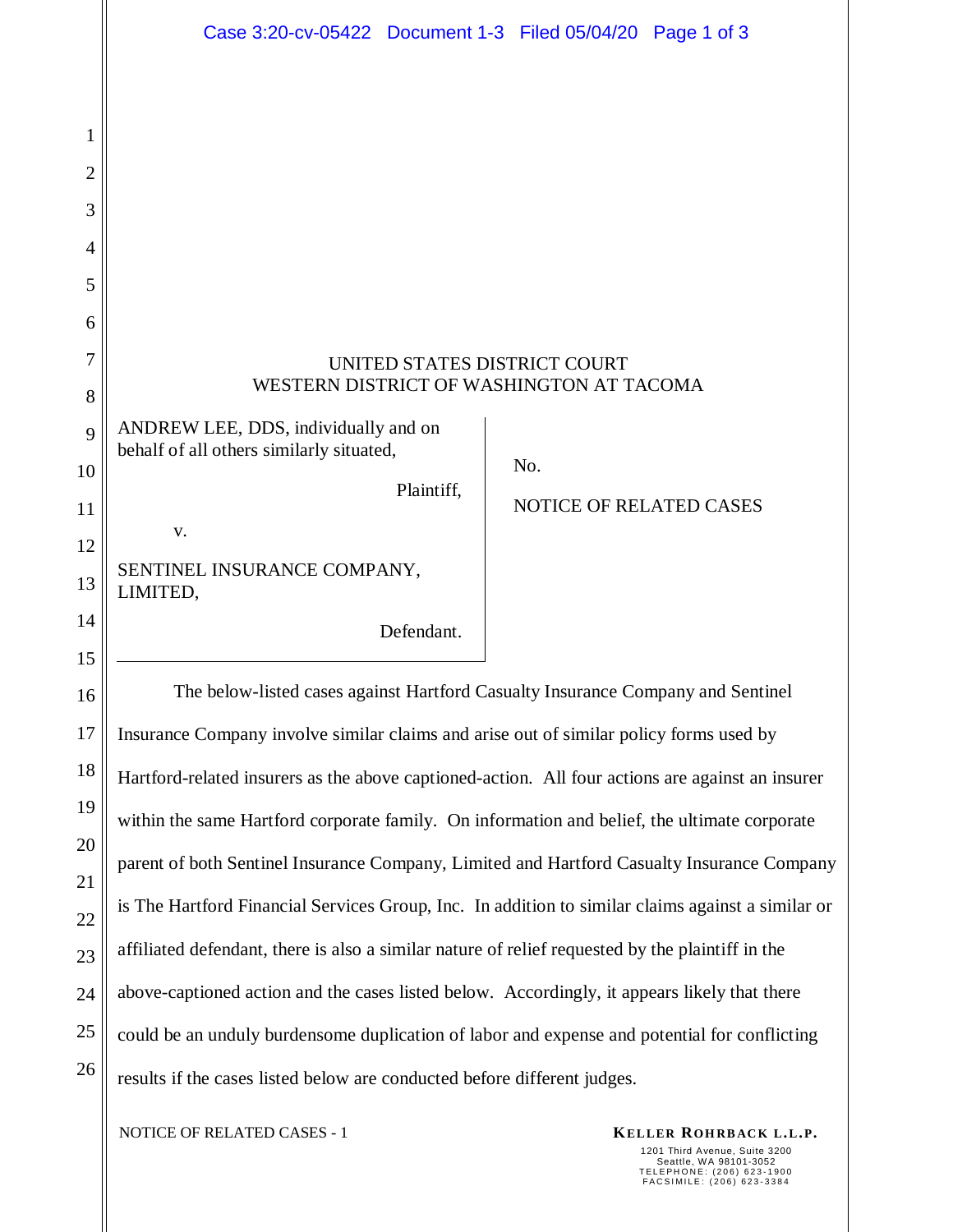Pursuant to LCR 3(g), the undersigned counsel therefore notifies the Clerk of Court of

the following potentially related cases:

1

2

| 3              | <b>Case Name</b>                                                            | Judge                                 | Case No.                                                                                                                                    |
|----------------|-----------------------------------------------------------------------------|---------------------------------------|---------------------------------------------------------------------------------------------------------------------------------------------|
| $\overline{4}$ | Mario D. Chorak, DMD, P.S. v. Hartford<br><b>Casualty Insurance Company</b> | J. Richard Creatura                   | W.D. WA 2:20-cv-<br>000627-JRC                                                                                                              |
| 5              | Arnell Prato, DDS, PLLC v. Sentinel                                         | Robert J. Bryan                       | W.D. WA 3:20-cv-                                                                                                                            |
| 6              | Insurance Company, Limited<br>Lina Kim, DDS, P.S. v. Sentinel Insurance     | James L. Robart                       | 05402-RJB<br>W.D. WA 2:20-cv-                                                                                                               |
| 7              | Company, Limited                                                            |                                       | 000657-JLR                                                                                                                                  |
| 8              | DATED this 4th day of May, 2020.                                            |                                       |                                                                                                                                             |
| 9              |                                                                             | KELLER ROHRBACK L.L.P.                |                                                                                                                                             |
| 10             |                                                                             | By: <i>s/Amy Williams-Derry</i>       |                                                                                                                                             |
| 11             |                                                                             | By: s/ Lynn L. Sarko                  |                                                                                                                                             |
|                |                                                                             | By: <i>s/ Ian S. Birk</i>             |                                                                                                                                             |
| 12             |                                                                             | By: <i>s/ Gretchen Freeman Cappio</i> |                                                                                                                                             |
| 13             |                                                                             | By: s/ Irene M. Hecht                 |                                                                                                                                             |
|                |                                                                             | By: s/Maureen Falecki                 |                                                                                                                                             |
| 14             |                                                                             | By: s/Nathan L. Nanfelt               |                                                                                                                                             |
|                |                                                                             | Amy Williams-Derry, WSBA #28711       |                                                                                                                                             |
| 15             | Lynn L. Sarko, WSBA #16569                                                  |                                       |                                                                                                                                             |
| 16             | Ian S. Birk, WSBA #31431<br>Gretchen Freeman Cappio, WSBA #29576            |                                       |                                                                                                                                             |
|                | Irene M. Hecht, WSBA #11063                                                 |                                       |                                                                                                                                             |
| 17             | Maureen Falecki, WSBA #18569                                                |                                       |                                                                                                                                             |
| 18             | Nathan Nanfelt, WSBA #45273                                                 |                                       |                                                                                                                                             |
|                |                                                                             | 1201 Third Avenue, Suite 3200         |                                                                                                                                             |
| 19             |                                                                             | Seattle, WA 98101                     |                                                                                                                                             |
| 20             |                                                                             | Telephone: (206) 623-1900             |                                                                                                                                             |
|                |                                                                             | Fax: (206) 623-3384                   |                                                                                                                                             |
| 21             |                                                                             | Email: lsarko@kellerrohrback.com      | Email: awilliams-derry@kellerrohrback.com                                                                                                   |
|                |                                                                             | Email: ibirk@kellerrohrback.com       |                                                                                                                                             |
| 22             |                                                                             | Email: gcappio@kellerrohrback.com     |                                                                                                                                             |
| 23             |                                                                             | Email: ihecht@kellerrohrback.com      |                                                                                                                                             |
|                |                                                                             | Email: mfalecki@kellerrohrback.com    |                                                                                                                                             |
| 24             |                                                                             | Email: nnanfelt@kellerrohrback.com    |                                                                                                                                             |
| 25             |                                                                             |                                       |                                                                                                                                             |
| 26             |                                                                             |                                       |                                                                                                                                             |
|                |                                                                             |                                       |                                                                                                                                             |
|                | <b>NOTICE OF RELATED CASES - 2</b>                                          |                                       | KELLER ROHRBACK L.L.P.<br>1201 Third Avenue, Suite 3200<br>Seattle, WA 98101-3052<br>TELEPHONE: (206) 623-1900<br>FACSIMILE: (206) 623-3384 |